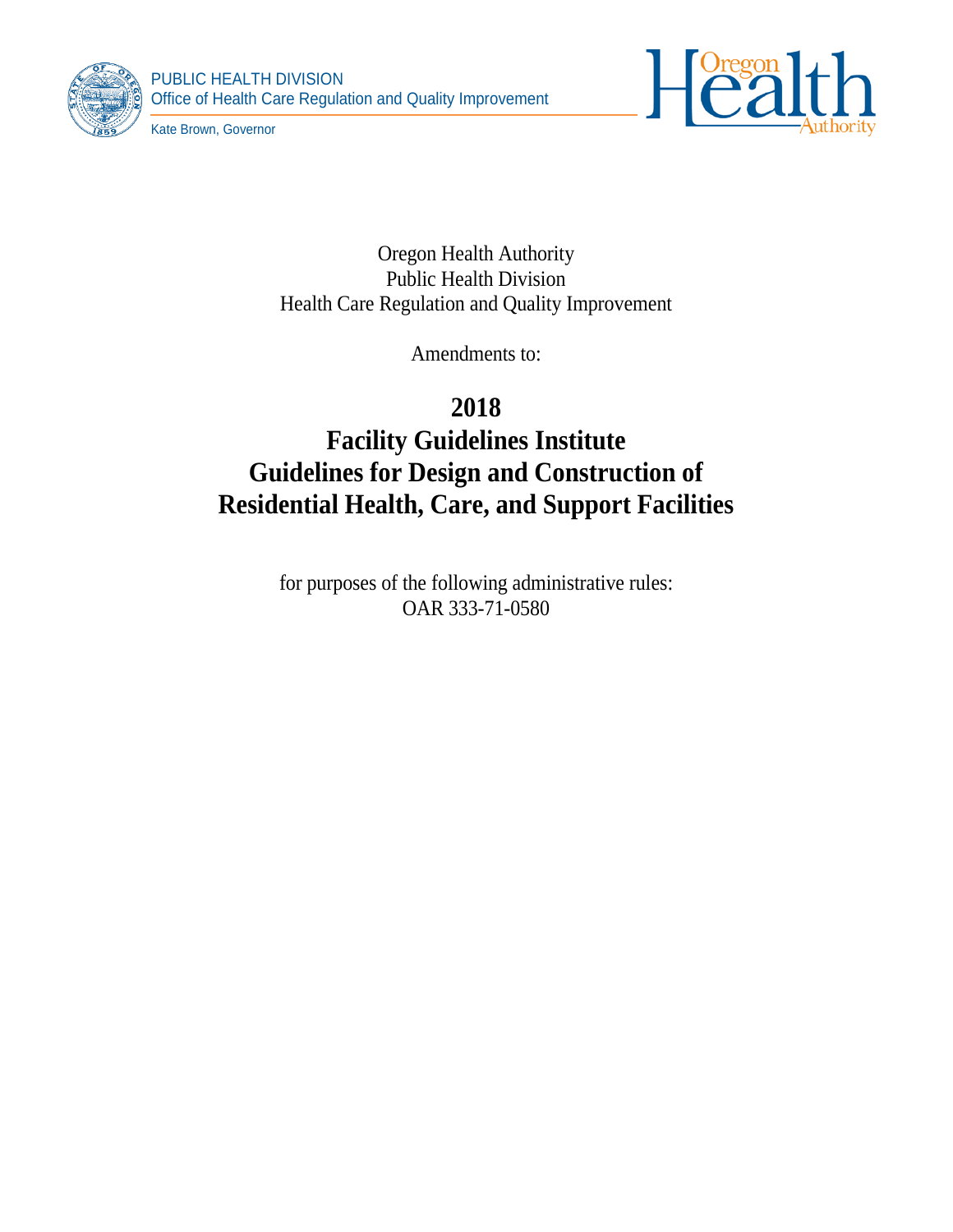**1.1-1.2.2.** Standards set forth in the *Guidelines for Design and Construction of Residential Health, Care, and Support Facilities* shall be considered minimum and do not prohibit designing facilities and systems that exceed these requirements where desired by the governing body of the health, care, or support facility. **Project submittal criteria shall comply with OAR 333-675-0000**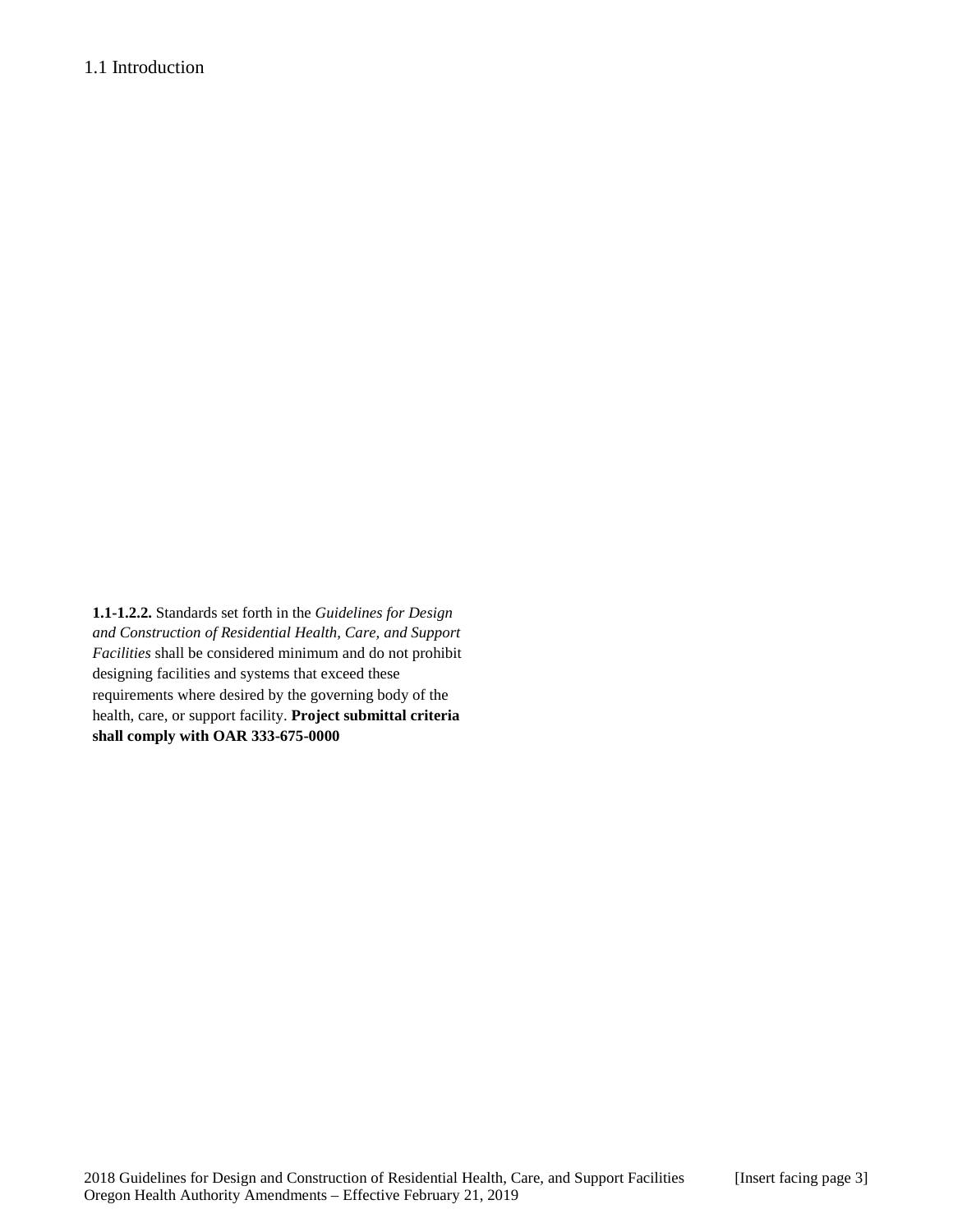**1.1-3.1.2.2** The following exceptions to the requirements in Sectio[n 1.1-3.1.1](http://www.madcad.com/library/230688/664248/#section-1.1-3.1.1) (Compliance Requirements) shall be permitted provided they **meet the criteria specified in OAR 333-675-0000(2) or (3) and** do not reduce the level of health and safety in an existing facility

(1) Routine repairs and maintenance to buildings, systems, or equipment shall not require improvements to building features or systems.

(2) Replacement of building furnishings and movable or fixed equipment shall only require improvements to building systems that serve that equipment and only to the extent necessary to provide sufficient capacity for the replacement.

(3) Minor changes to the configuration of an existing space shall not require upgrade of the entire space.

(4) Cosmetic changes or upgrades to an existing space shall not require upgrade of the entire space.

(5) Improvements to a building system or a space that cannot reasonably meet the requirements of this document shall be permitted provided the improvement does not impair other systems or functions of the building.

(6) Existing systems that are not in strict compliance with the provisions of this document shall be permitted to continue in use, unless the AHJ has determined that such use constitutes a distinct hazard to life.

(7) Replacement of mechanical, electrical, plumbing, and fire protection equipment and infrastructure for maintenance purposes due to the failure or degraded performance of the components being replaced shall be permitted provided the health and safety in the facility is maintained at existing levels**.**

1.1-3.1.2.1 Where major structural elements make total compliance impractical or impossible, exceptions shall be considered **in accordance with OAR 333-071-0260.**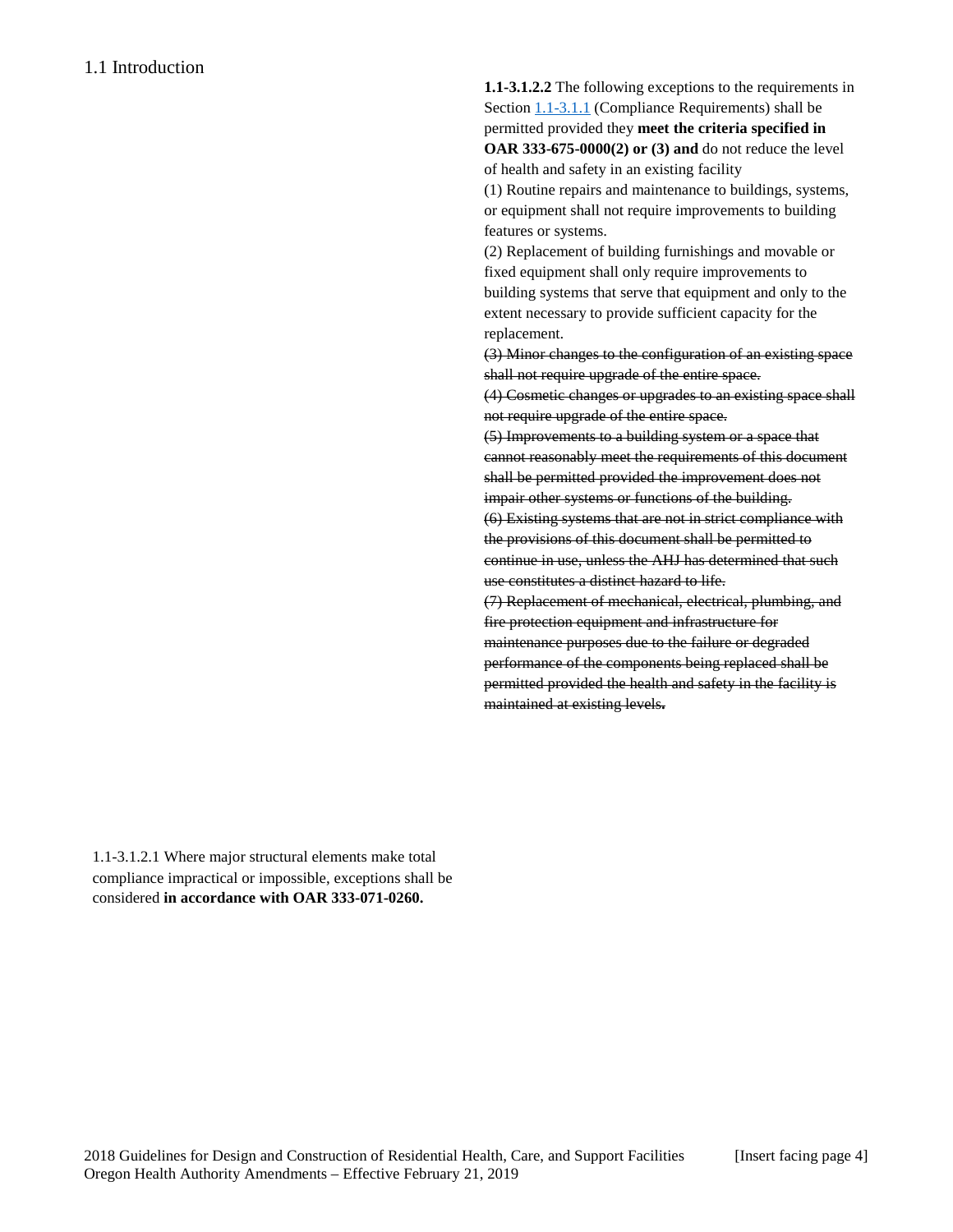# 1.1 Introduction

### **1.1-3.1.4 Temporary Waivers**

When parts of an existing facility essential to continued overall facility operation cannot comply with particular standards during a renovation project, a temporary waiver of those standards shall be permitted as determined by the authority having jurisdiction if resident, participant, or outpatient health and safety will not be jeopardized as a result. **Reference OAR 333-071-0260 for requirements.**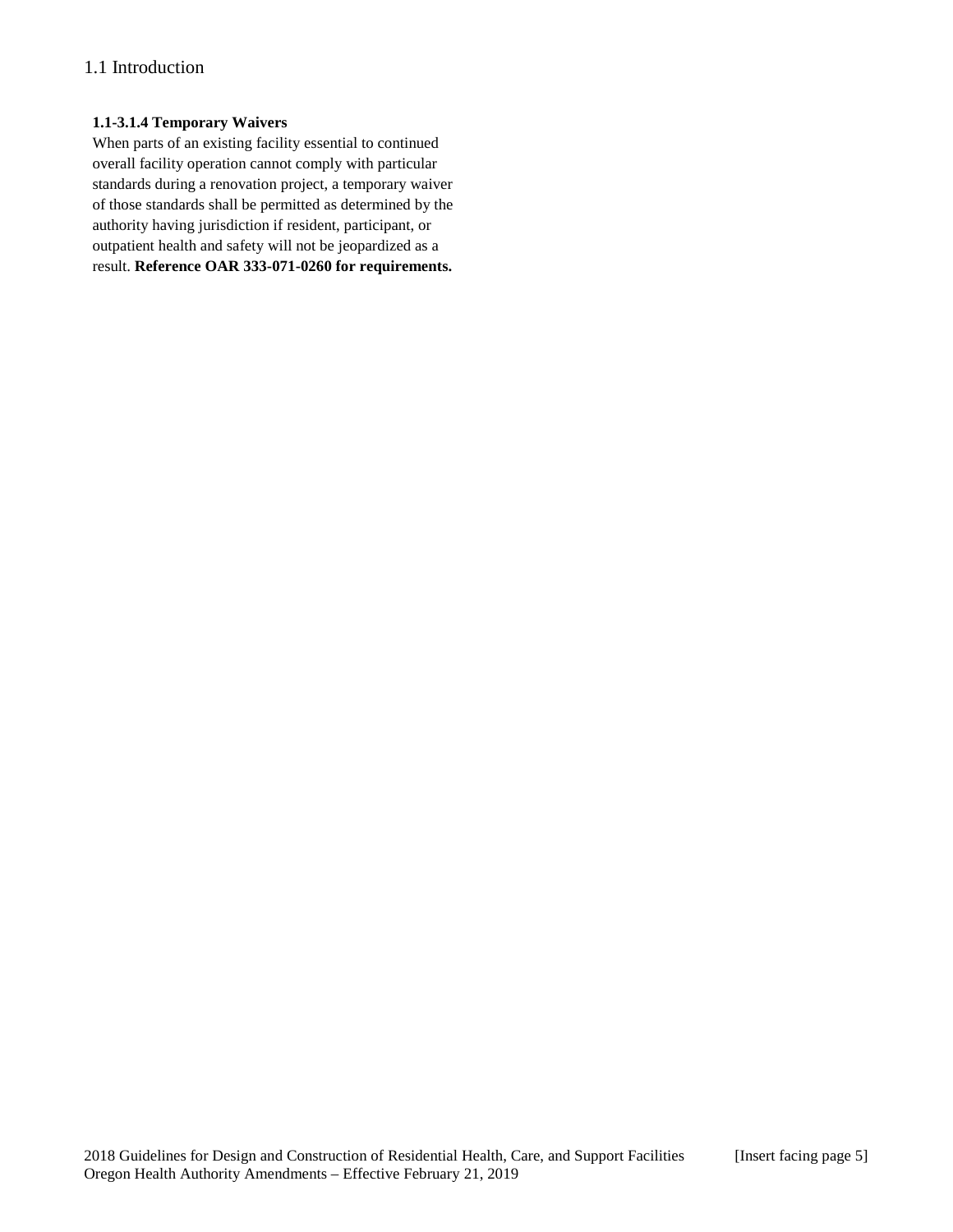## 1.1 Introduction

**1.1-5.2.1** In the absence of state or local requirements, the project shall comply with approved nationally recognized building codes except as modified in the **latest CMS adopted** edition of NFPA 101: *Life Safety Code* and herein.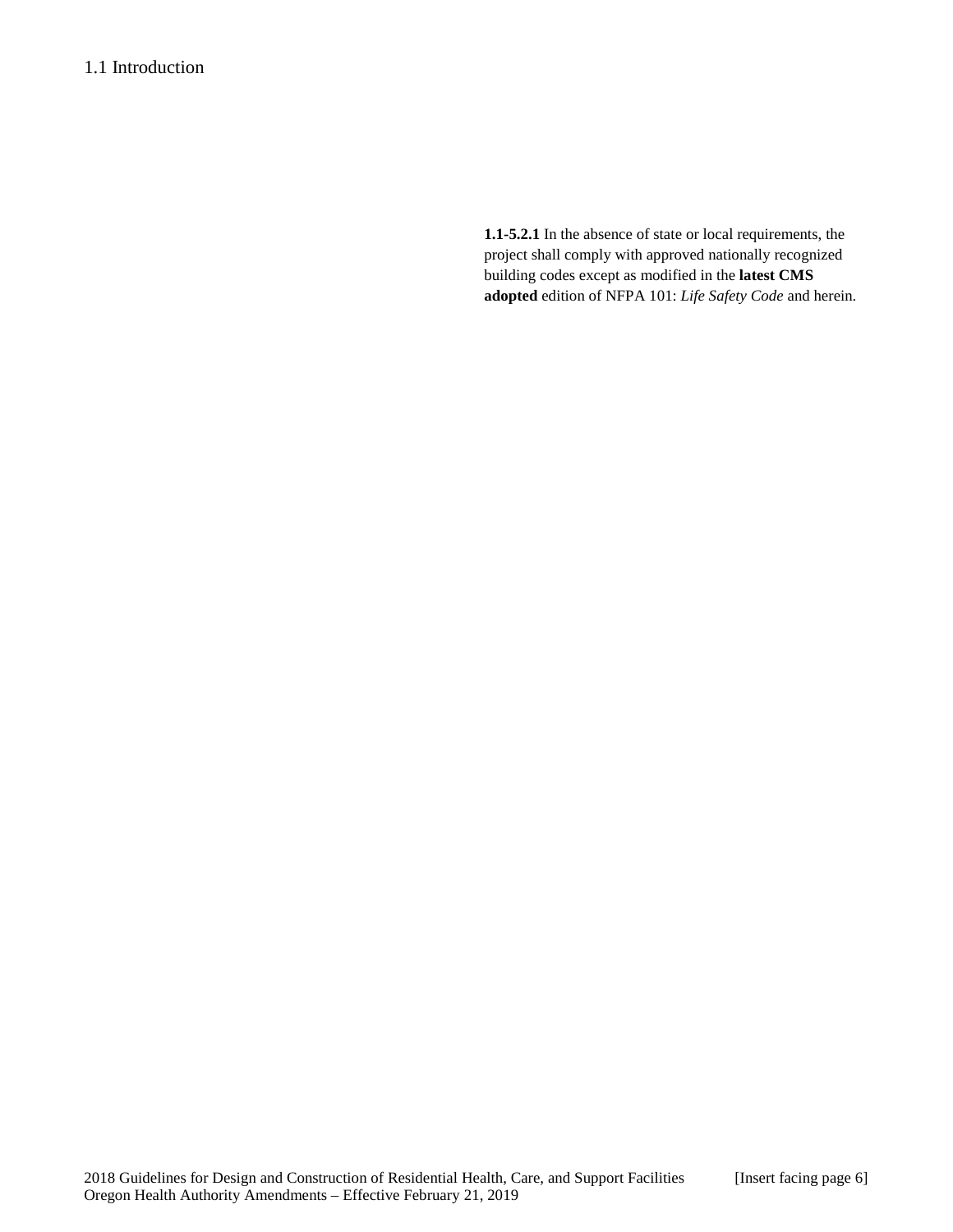### 1.2 Planning/Predesign Process

**1.2-2.1.2.1** The care provider shall be responsible for providing a functional program for each facility project to the project architect/engineer and the authority having jurisdiction (AHJ).

(1) Projects that only involve activities such as equipment replacement, fire safety upgrades, or minor renovations that will not change the facility's function or character shall not require a functional program.

**(1)** Findings and recommendations from the resident safety risk assessment (see Section  $1.2-3$ ) shall be addressed in the functional program.

**1.2-2.1.2.2** The functional program shall include an executive summary as well as detailed information about each operation conducted in the facility that will affect the physical setting design. **Refer to OAR 333-675-0000 (6) for additional requirements to be included in the functional program.**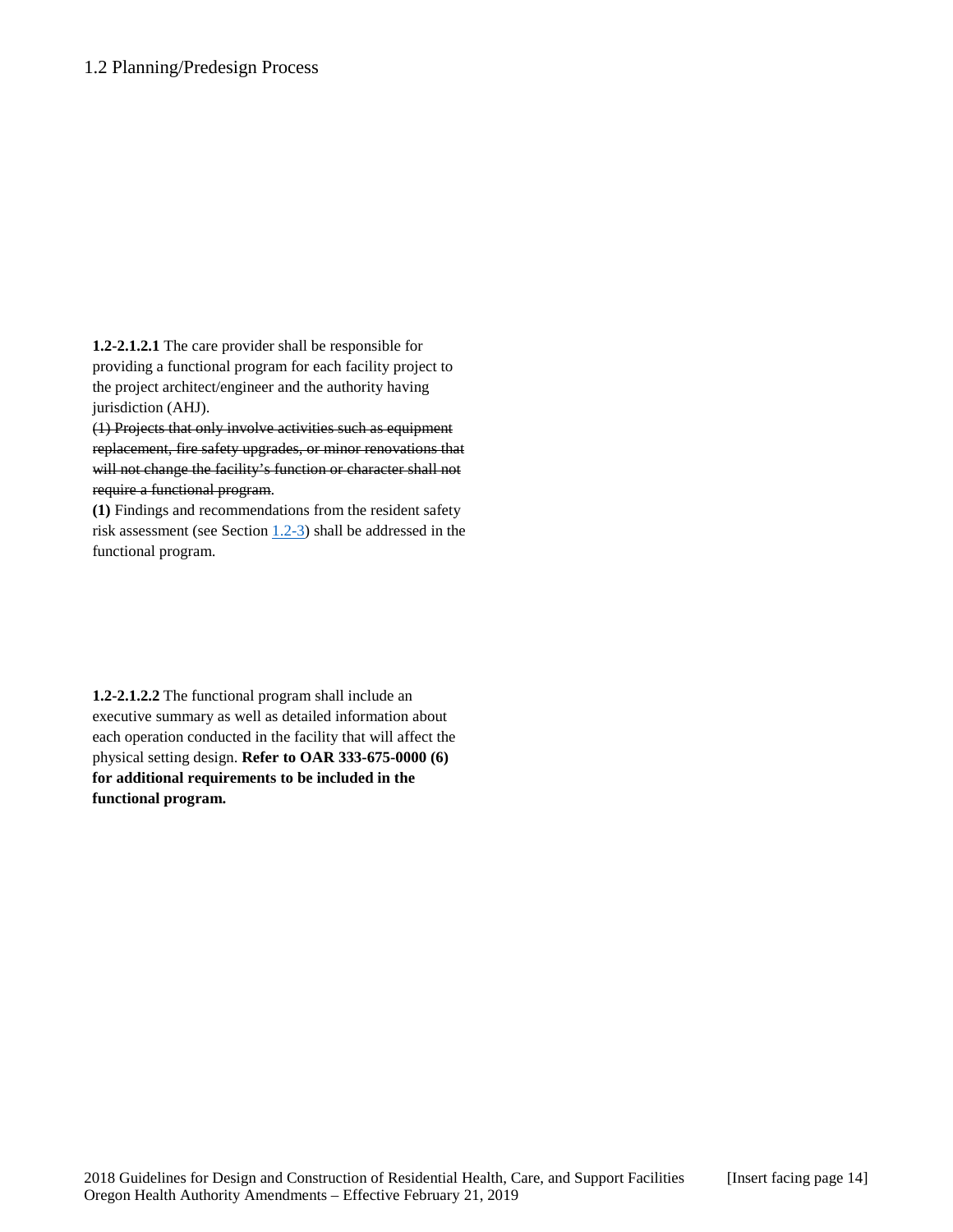**1.2-3.1.1.2** To support this goal, a resident safety risk assessment **(RSRA)** shall be developed and completed by an interdisciplinary team. **A copy of the RSRA shall accompany construction documents submitted to the Oregon Health Authority, Facility Planning and Safety Program.**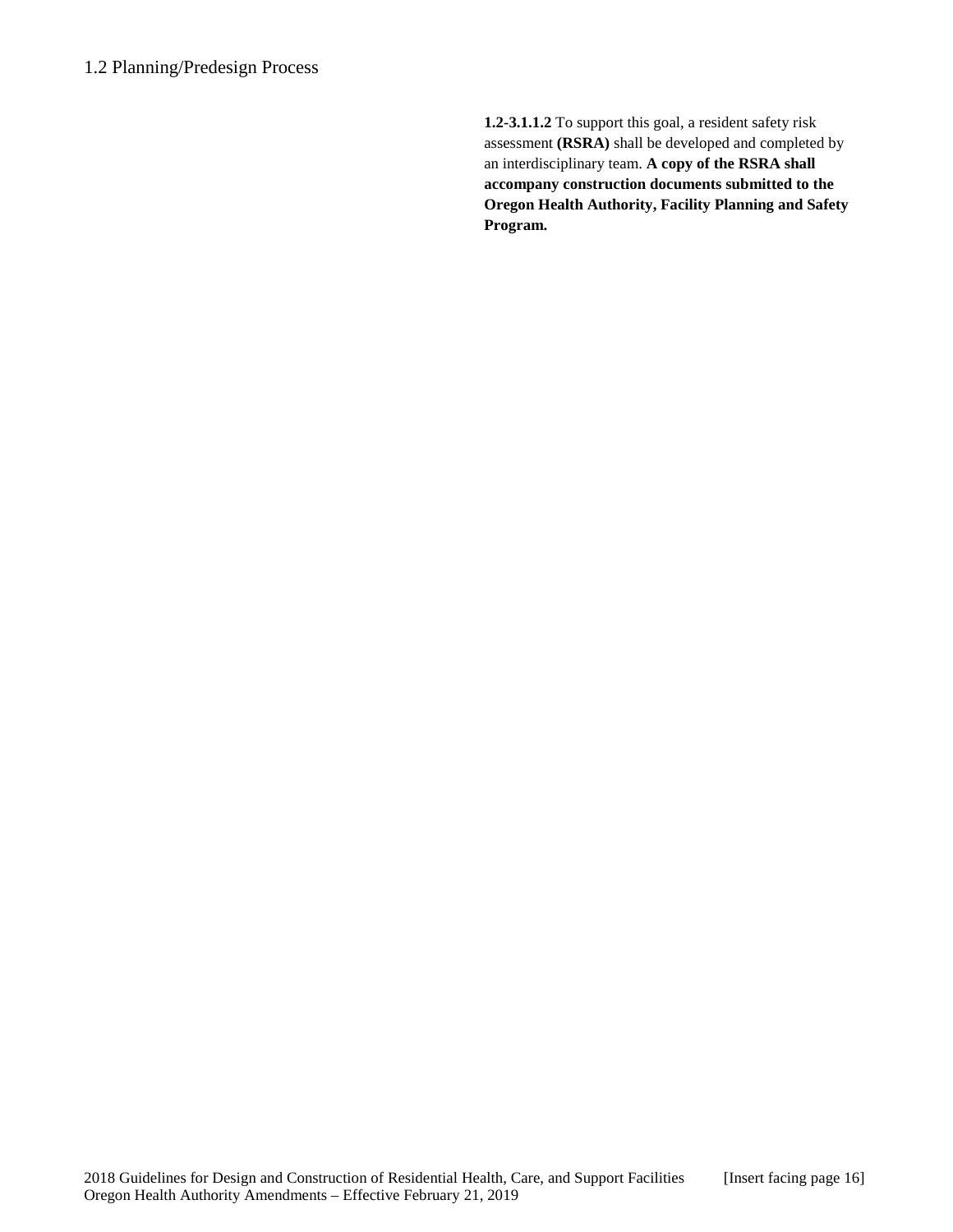## 1.2 Planning/Predesign Process

### **A1.2-3.5.3.4 (3) Resident elopement and unsafe exiting.**

Unsafe exiting is a special problem in long-term care settings, especially for residents with dementia or cognitive and mental health concerns. Residents exhibit fewer unsafe exiting behaviors in an environment that provides the following:

e. Disguised means of exit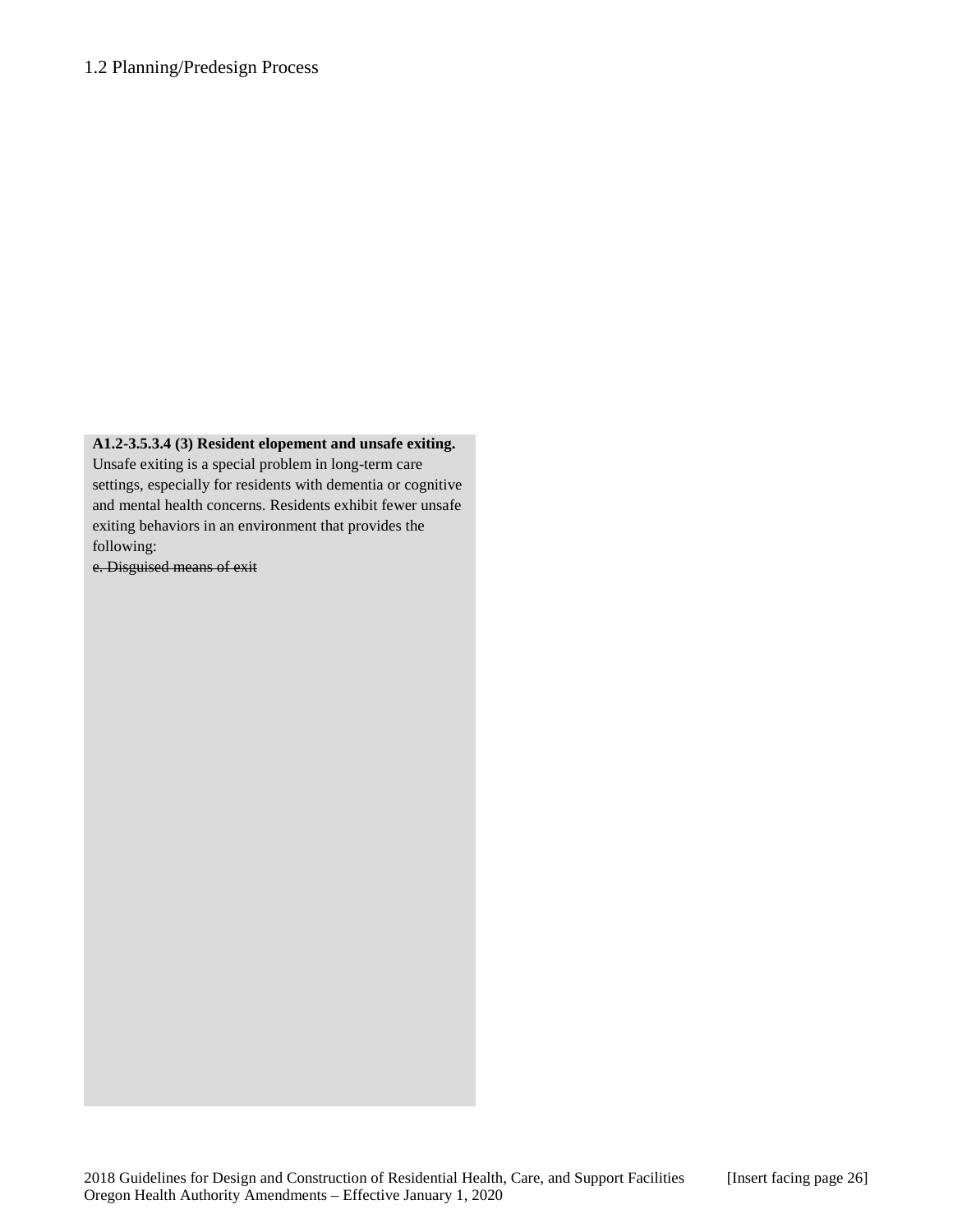**A1.2-4.5.1 Light.** Provision of natural light should be considered wherever possible in the design of the physical environment. Visual benefits refer to sufficient light for vision and safety; non-visual benefits relate to biological factors (circadian rhythms, etc.).

b. window sill height should not exceed 3 feet (.91 meter above the floor and should be above grade. **Operable windows shall be designed to prevent accidental falls when sill heights are lower than 36 inches above the first floor.** 

#### **A1.2-4.5.2.2 Views of and access to nature**

i. Water features. Where provided **and where allowed per the RSRA**, open water features should be equipped to safely manage water quality to protect occupants from infectious or irritating aerosols. See Section 2.1-3.6.3 (Outdoor Water Features) and appendix section A2.4-2.2.13 (Decorative water features) for additional information and requirements.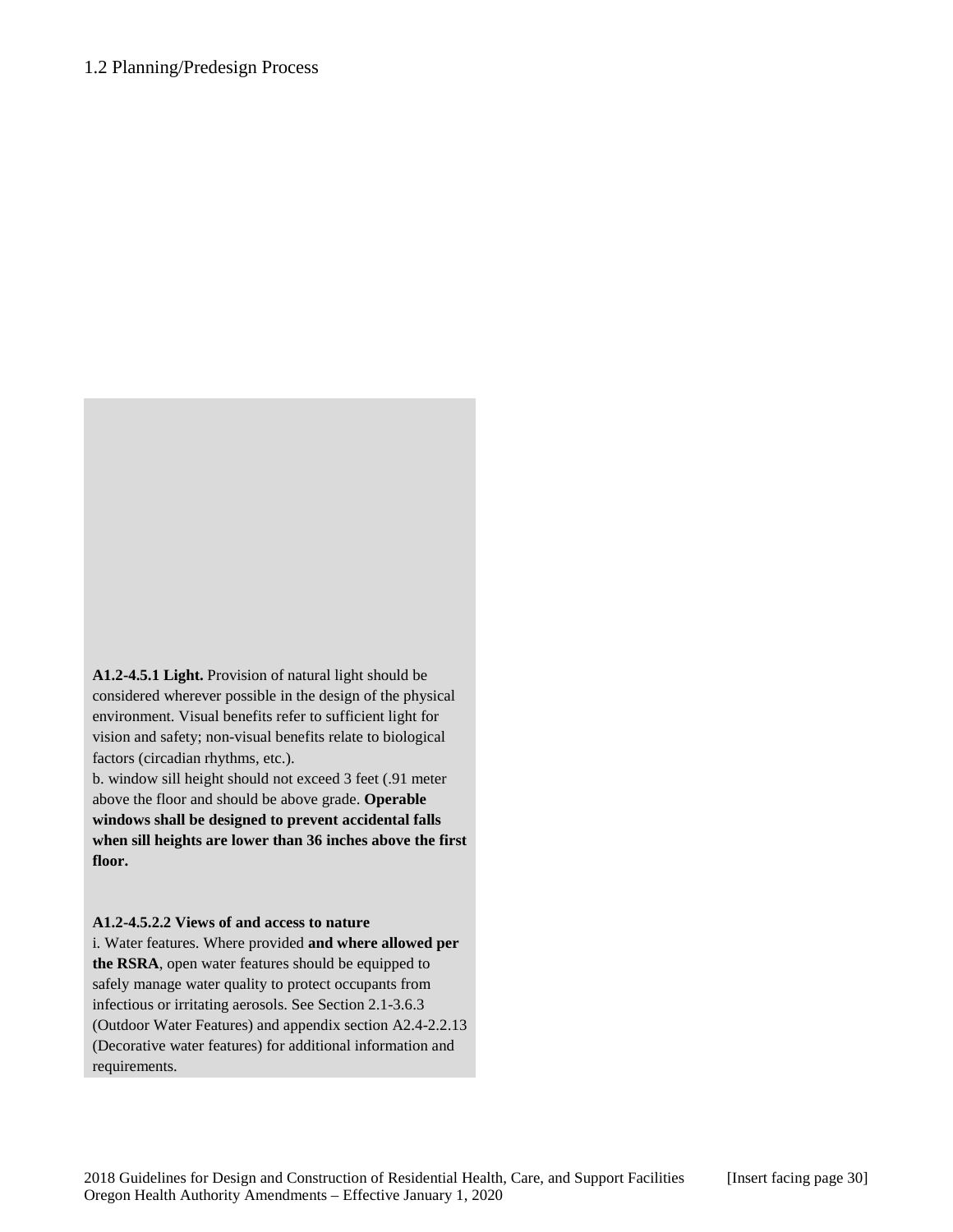## 2.1 Site Elements

**2.1-3.6.3.2** Where provided **and allowed by the resident safety risk assessment (RSRA)** for facilities that serve special care populations, outdoor water features shall be designed with the care population in mind to provide safe and accessible environments.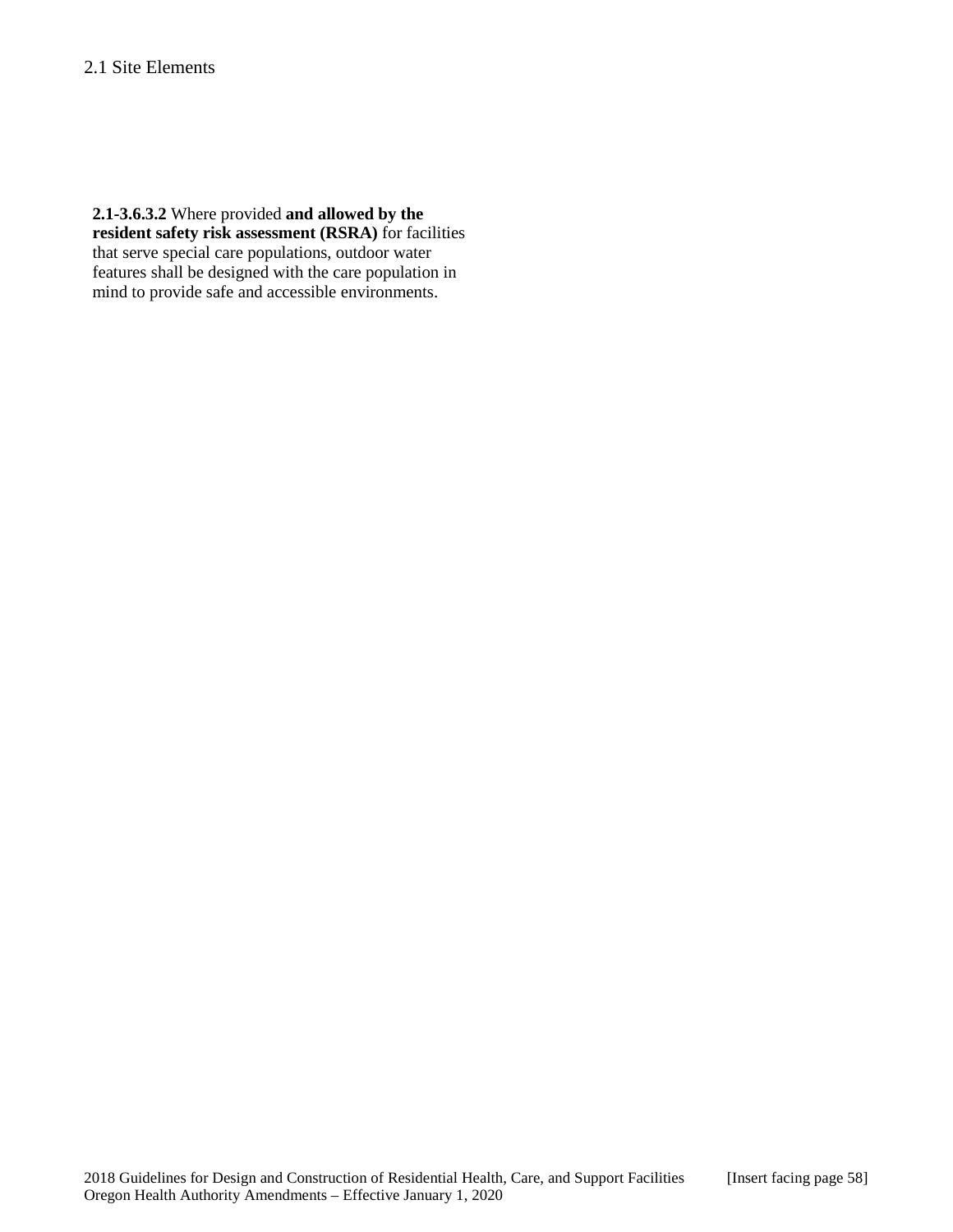**A2.2-4.2.1 Elopement prevention.** Where elopement is a concern, the following should be considered:

i. Entry, exit, or service doors may be disguised, provided all of the following are met:

- Staff can readily unlock the door at all times.
- The door releasing hardware, where provided, is readily accessible for staff use.
- Where door leaves, windows, and door hardware, other than door-releasing hardware, are covered by a mural, the mural does not impair the operation of the door.
- The location and operation of a door disguised with a mural is identified in the fire safety plan and included in staff training.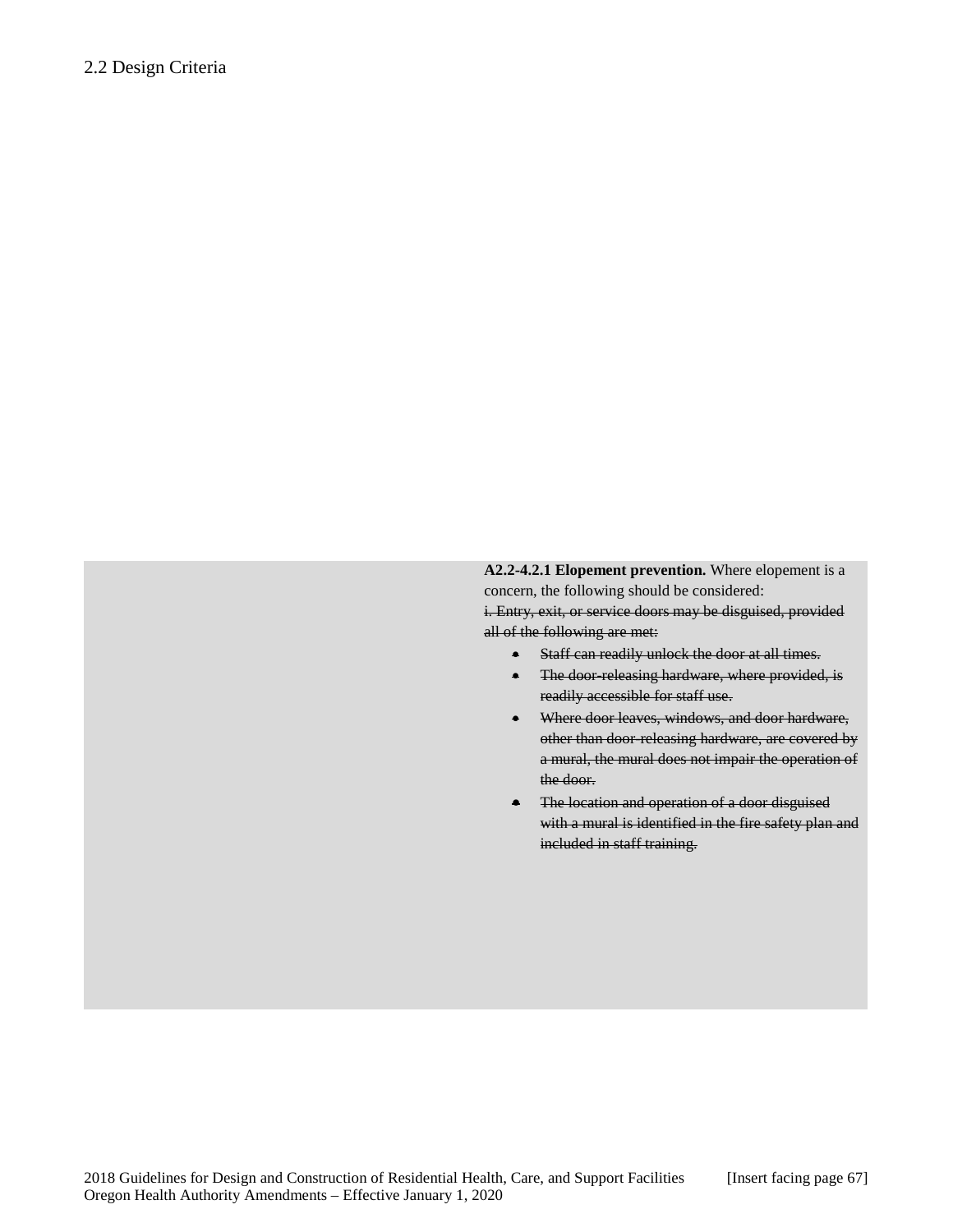# 2.3 Design Elements

#### **2.3-2.3.3.2 Dining areas**

\*(2) (a) Space for dinning in accordance with the needs of the care population, including residents and participants who use resident-operated mobility devices. **Provide a minimum of 28 square feet (2.60 square meters) for each resident or participant at one seating.**

**A2.3-2.3.3.2 (2)** The dining room should be sized at a minimum of 28 square feet (2.60 square meters) for each resident or participant at one seating. Adult day care programs may require additional participant space based on the care population being served.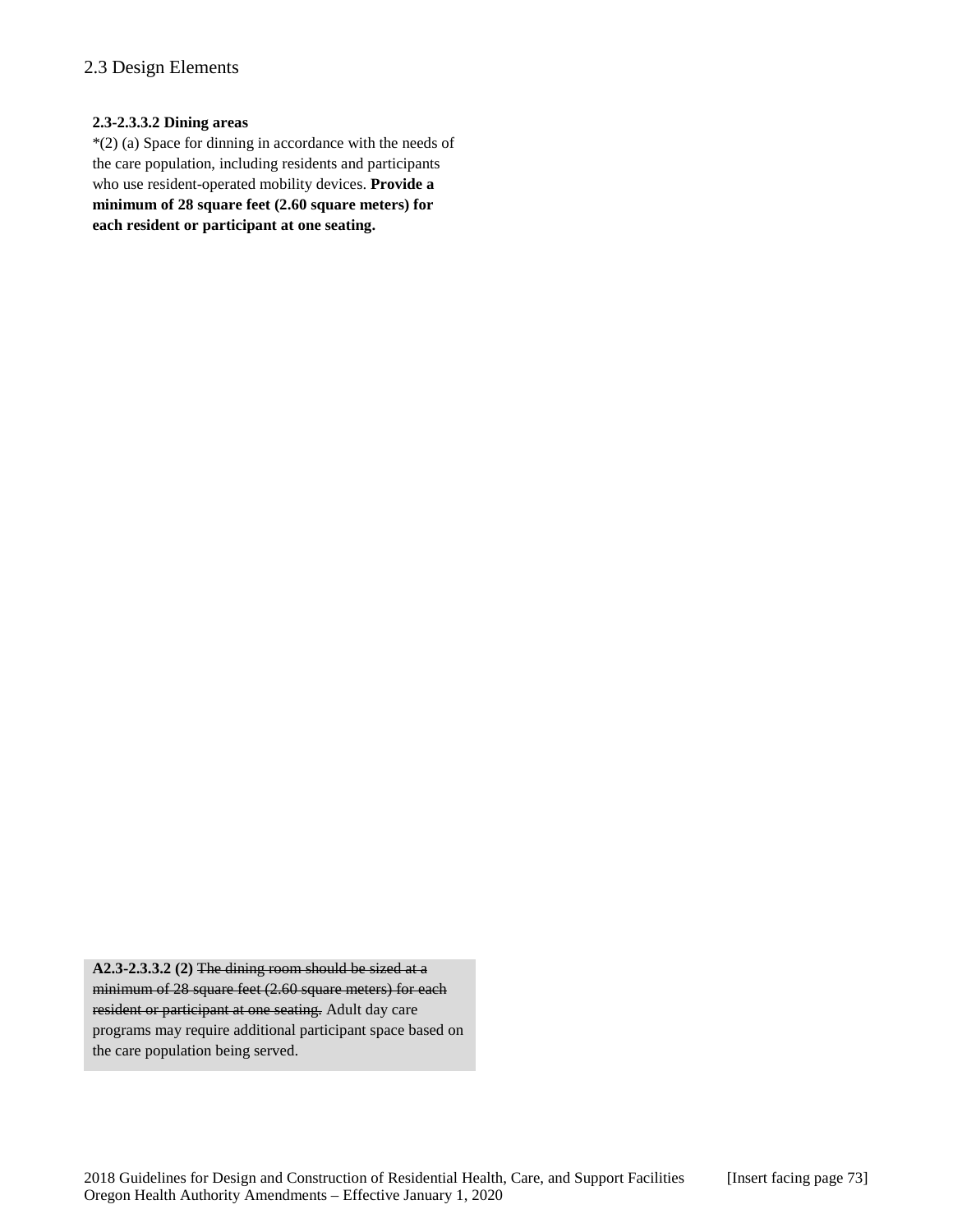#### **\*2.3-4.2.2.1 General**

(2) A medication room, a self-contained medication distribution unit, medication storage in resident rooms, or other approaches acceptable to the authority having jurisdiction (AHJ) shall be permitted to be used for preparing, dispensing, and administering medications.

# **2.3-4.2.2.3 Self-contained medication distribution units, automated medication-dispensing stations, or mobile medication-dispensing carts.** Where these or other

systems approved by the AHJ are used, the following shall apply:

(1) Location of such units shall be permitted at the staff work area, in the clean utility room, in an alcove, or in a resident room as approved by the AHJ.

(2) Medication units located in resident rooms shall be secured.

(3**2**) Areas used for medication preparation and distribution by mobile cart shall include task-specific lighting.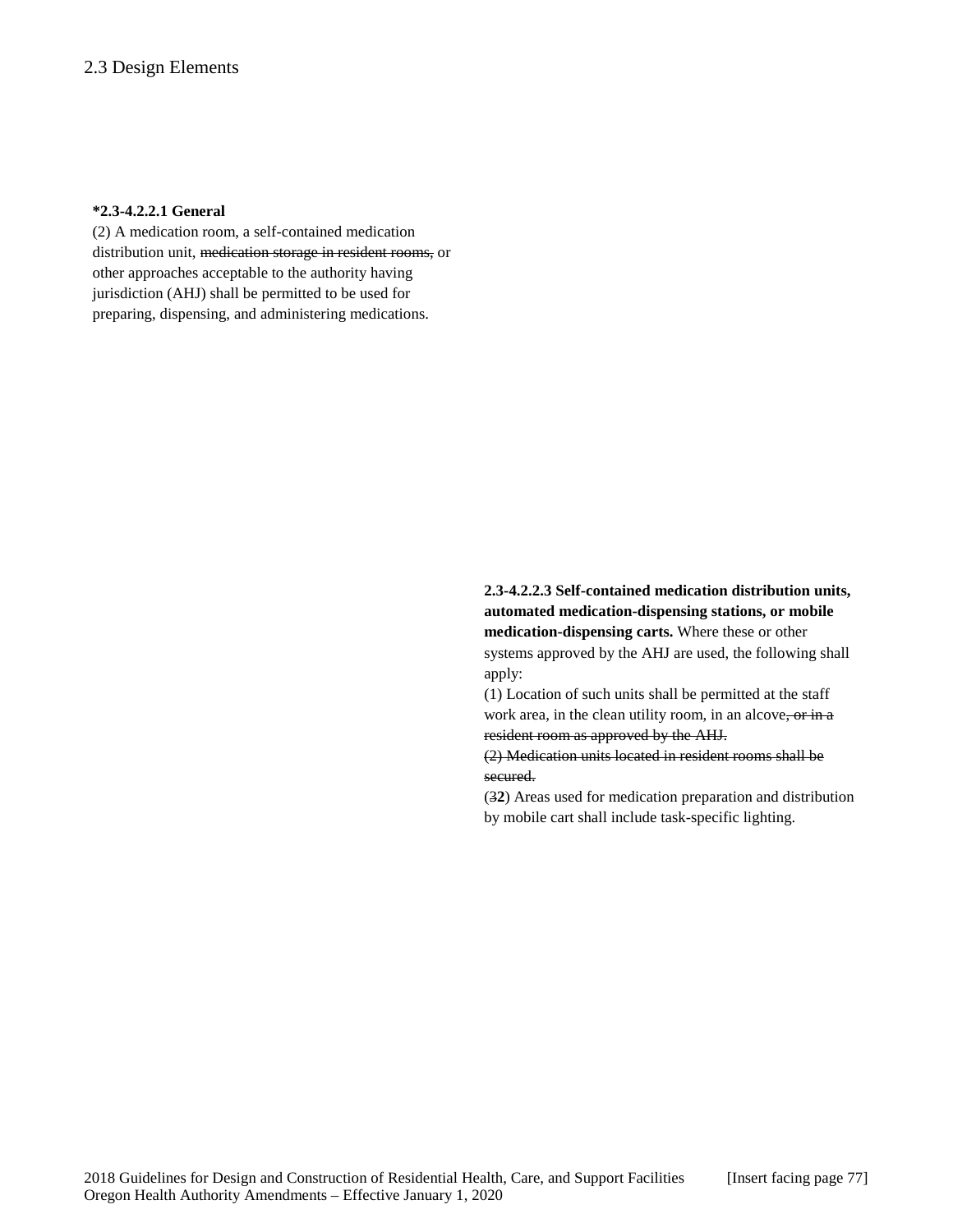# 2.3 Design Elements

### **\*2.3-4.2.2.4 Decentralized medication cabinets.**

Where medication storage is located in the resident room, the following shall apply:

(1) Medication storage located in resident rooms shall be secured.

(2) Decentralized medication cabinets in resident rooms shall include task-specific lighting.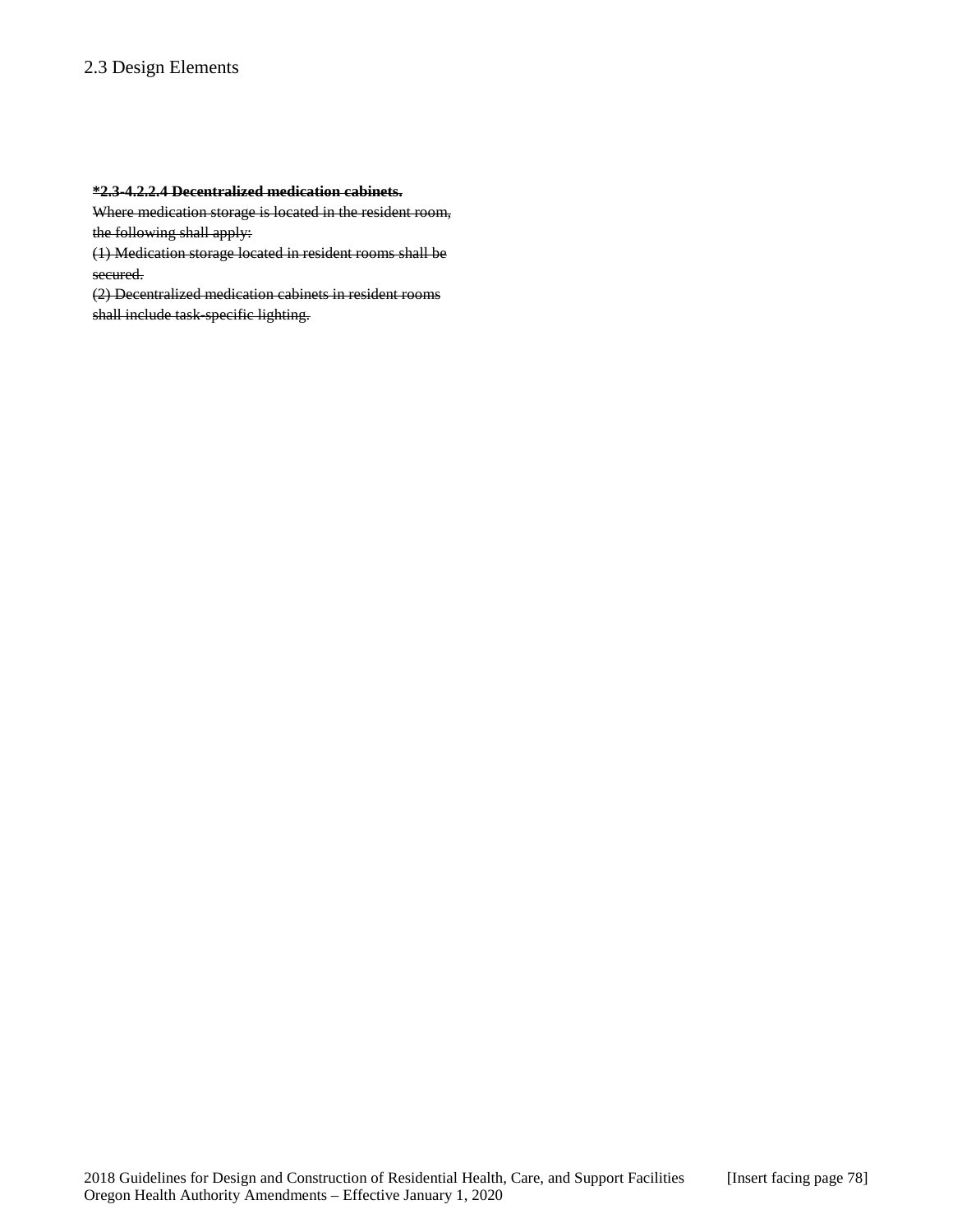### **2.3-4.5.3.4 Ice-making equipment and drinking water source**

(1) Location of ice-making equipment in the food preparation area or in a separate room shall be permitted as long as the equipment is directly accessible to the food preparation area.

(2) Ice-making equipment shall be cleanable.

(3) Ice-making equipment shall be self-dispensing.  $\overrightarrow{if it is}$ accessible to residents, participants, and/or visitors.

(4) Ice-making equipment under control of staff and not for use by residents, participants, and/or visitors shall be

permitted to be bin-type or self-dispensing.

 $(5)$  See Section 2.3-2.3.4.2 (7) (Access to self-dispensing drinking water and ice) for decentralized ice-making requirements.

(**4**6) A filtered self-dispensing drinking water source shall be provided.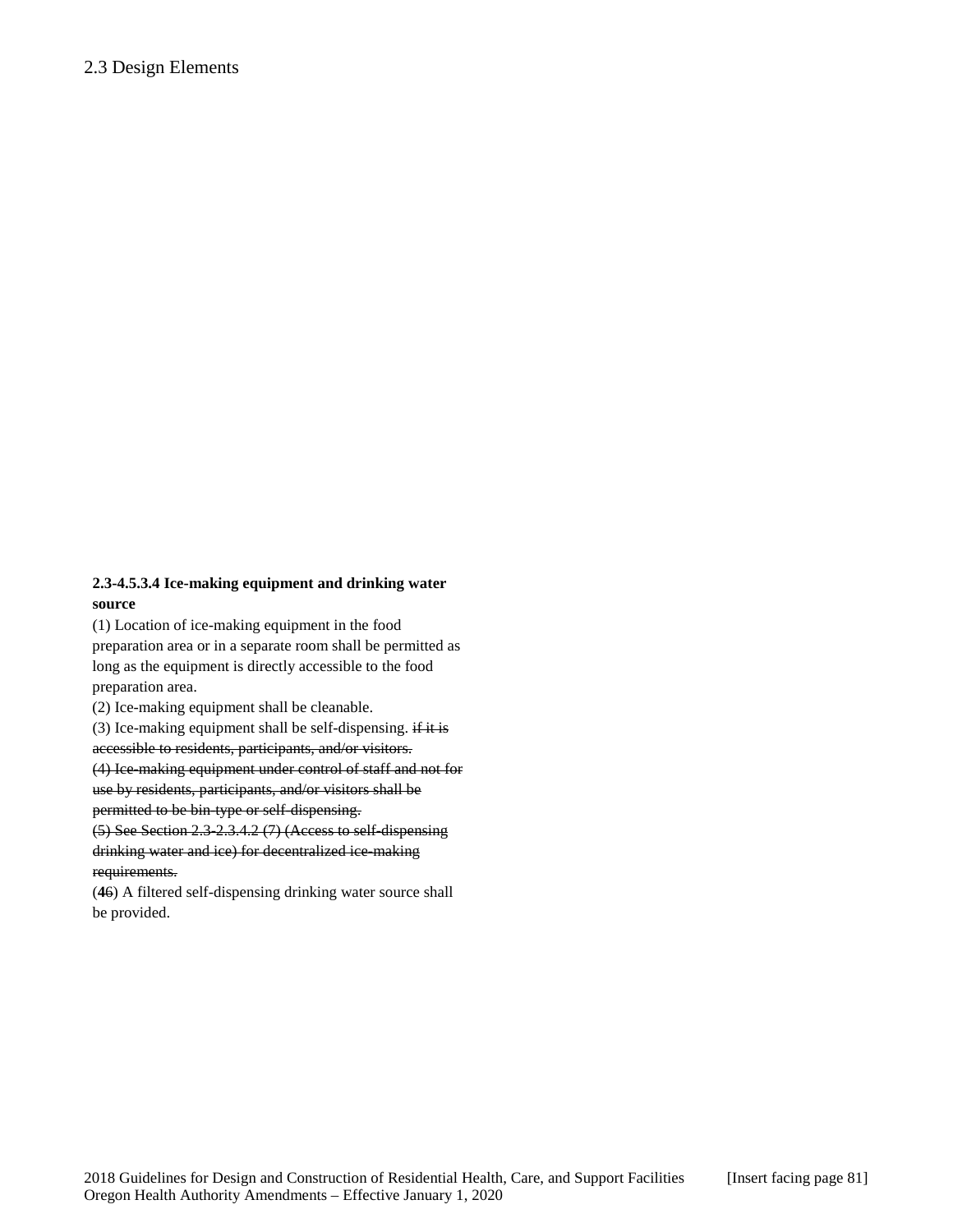### 2.4 Design and Construction Requirements

#### **\*2.4-2.2.4 Doors and Door Hardware**

See the facility chapters in Parts 3 through 5 for requirements in addition to those in this section. **Door type for residing patient bathing/toilet facilities and other single-user toilets subject to patient use. Rooms that contain bathtubs, sitz baths, showers, or toilets for patient use shall have one of the following:**

- **(1) Two separate doors**
- **(2) A door that swings outward**
- **(3) A door equipped with emergency rescue hardware**
- **(4) A sliding door**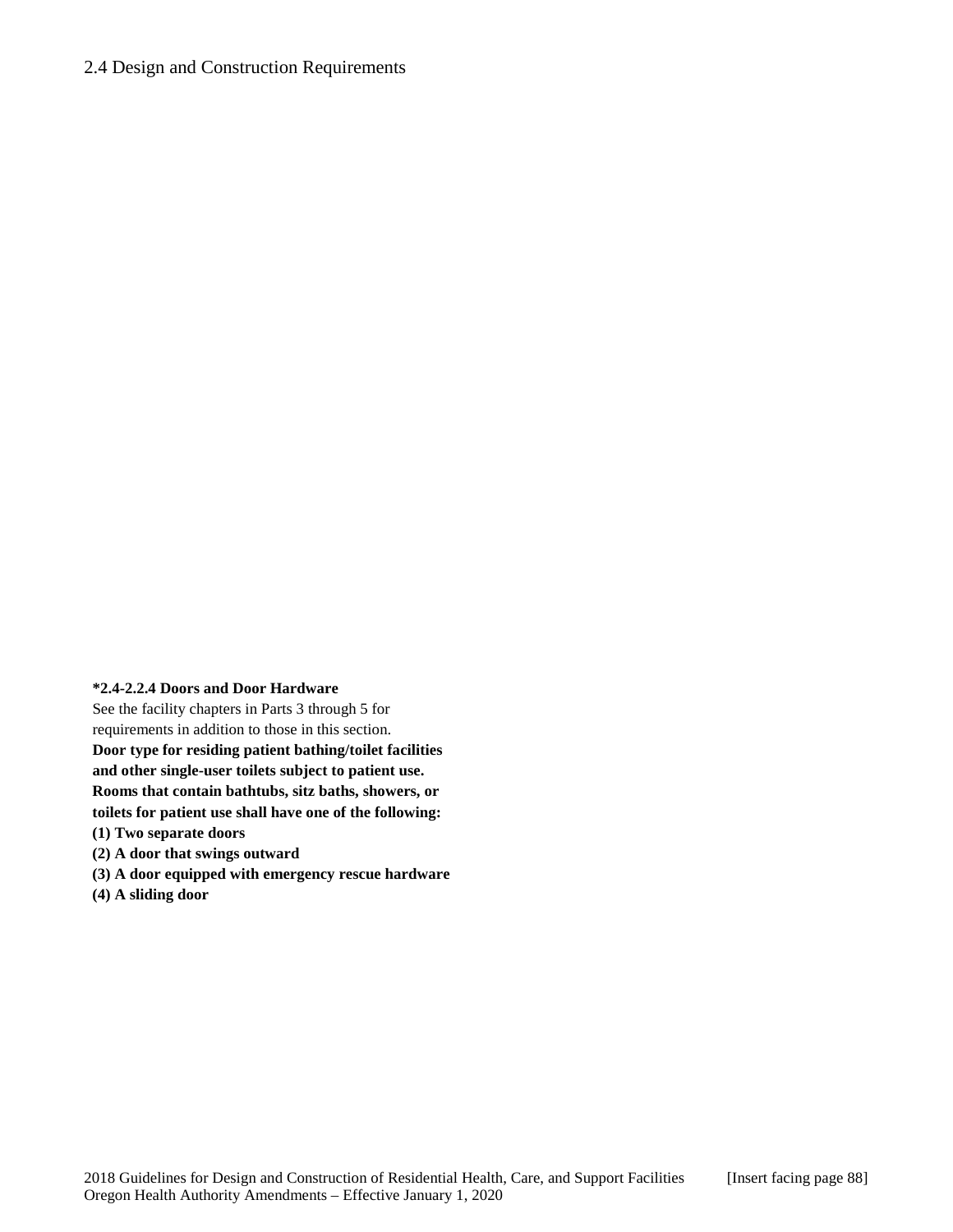### 2.4 Design and Construction Requirements

**\*2.4-2.2.6.2 Sill height.** Windows in resident rooms, suites, and dwelling units shall have sills located no higher than 36 inches (91.44 centimeters) above the finished floor. **Operable windows shall be designed to prevent accidental falls when sill heights are lower than 36 inches and above the first floor.**

**2.4-2.2.8.1 General.** Where hand-washing stations are provided in a residential health, care, or support facility, the requirements in this section shall be met.

(1) The number and placements of hand-washing stations shall be determined **as indicated in other sections and** by the infection control risk assessment (ICRA).

(2) **If not required by other sections,** hHand sanitation dispensers shall be permitted to be used in lieu of handwashing stations as determined by the ICRA.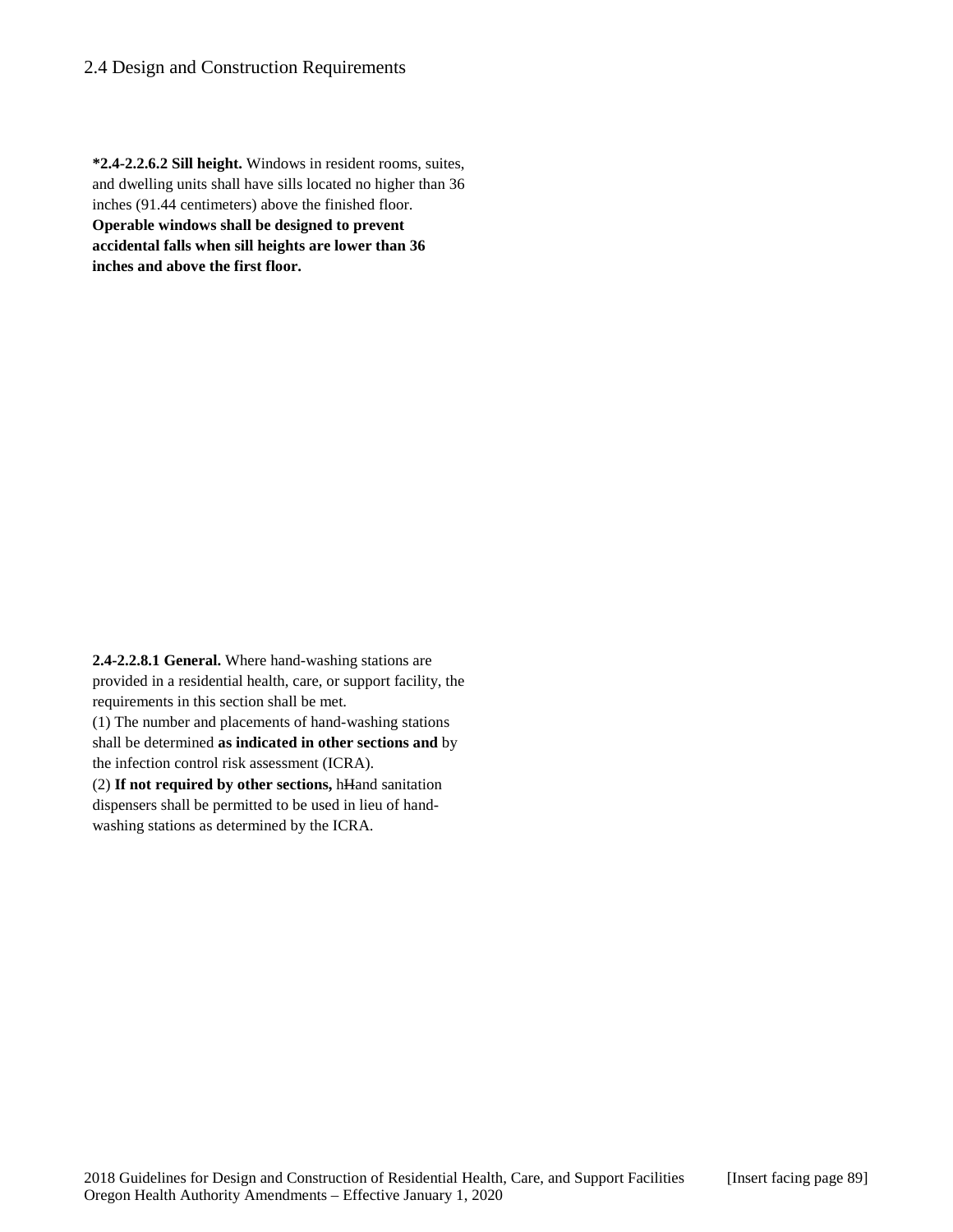2.4 Design and Construction Requirements **\*2.4-2.2.13 Decorative Water Features** Provision of decorative water features shall be permitted in residential health, care, and support facilities **where allowed by the RSRA**.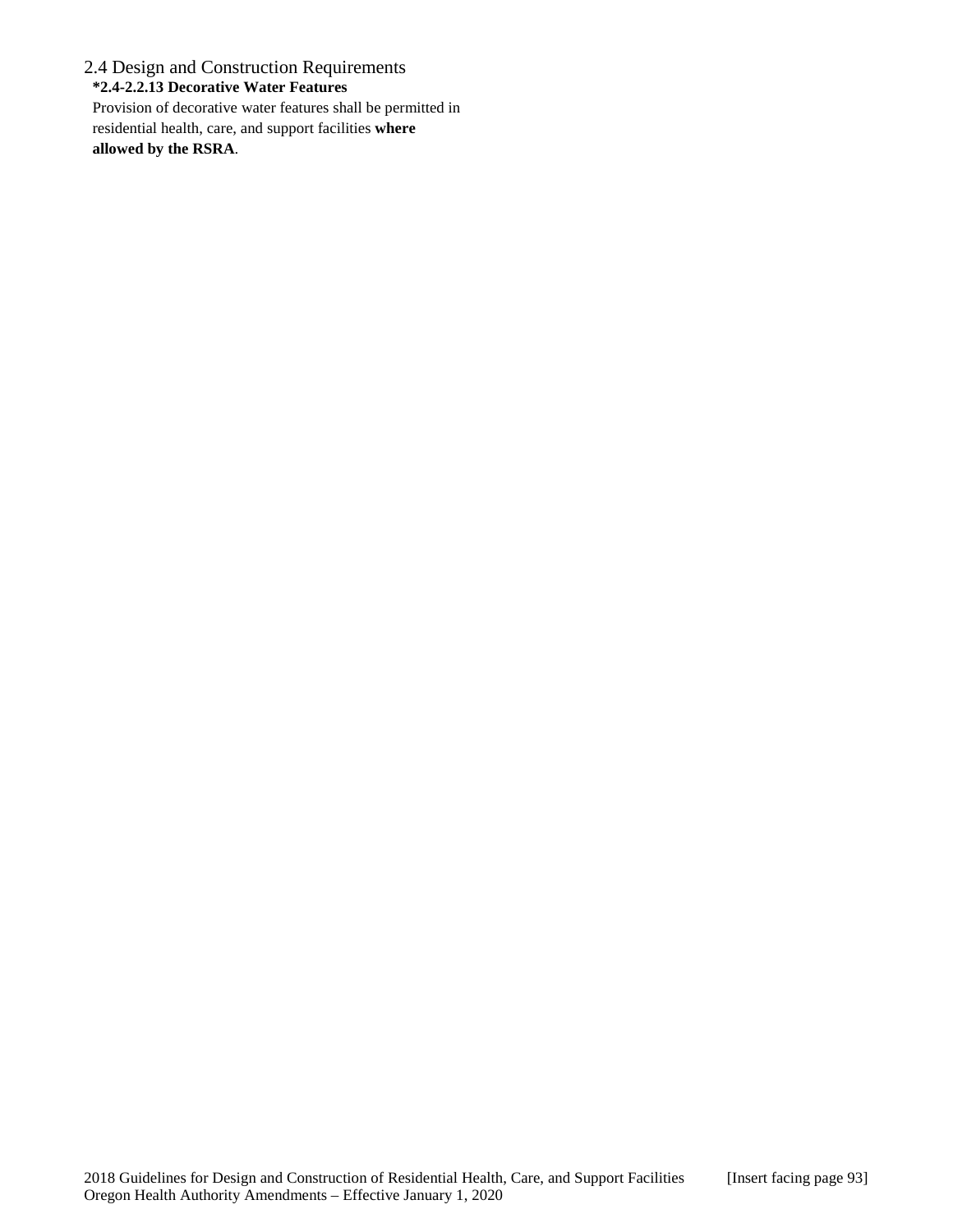## 3.2 Specific Requirements for Hospice Facilities

**A3.2-2.2.1.2 (2) Hospice care models.** See appendix table A3.2-a (Hospice Care Model Characteristics) for information in addition to the care model descriptions below.

b. *Home-based hospice services*. **This hospice care model is ineligible for review within these guidelines as the hospice care either takes place in individual homes or in Facilities under the regulation of State of Oregon Department of Human Services (DHS).** This model includes services that are brought to a resident living in an assisted living facility or independent living setting. Homebased hospice services are provided for residents who live in an independent or assisted living setting. Hospice services to be provided by a care and support facility, if any, should be identified during the functional programming process.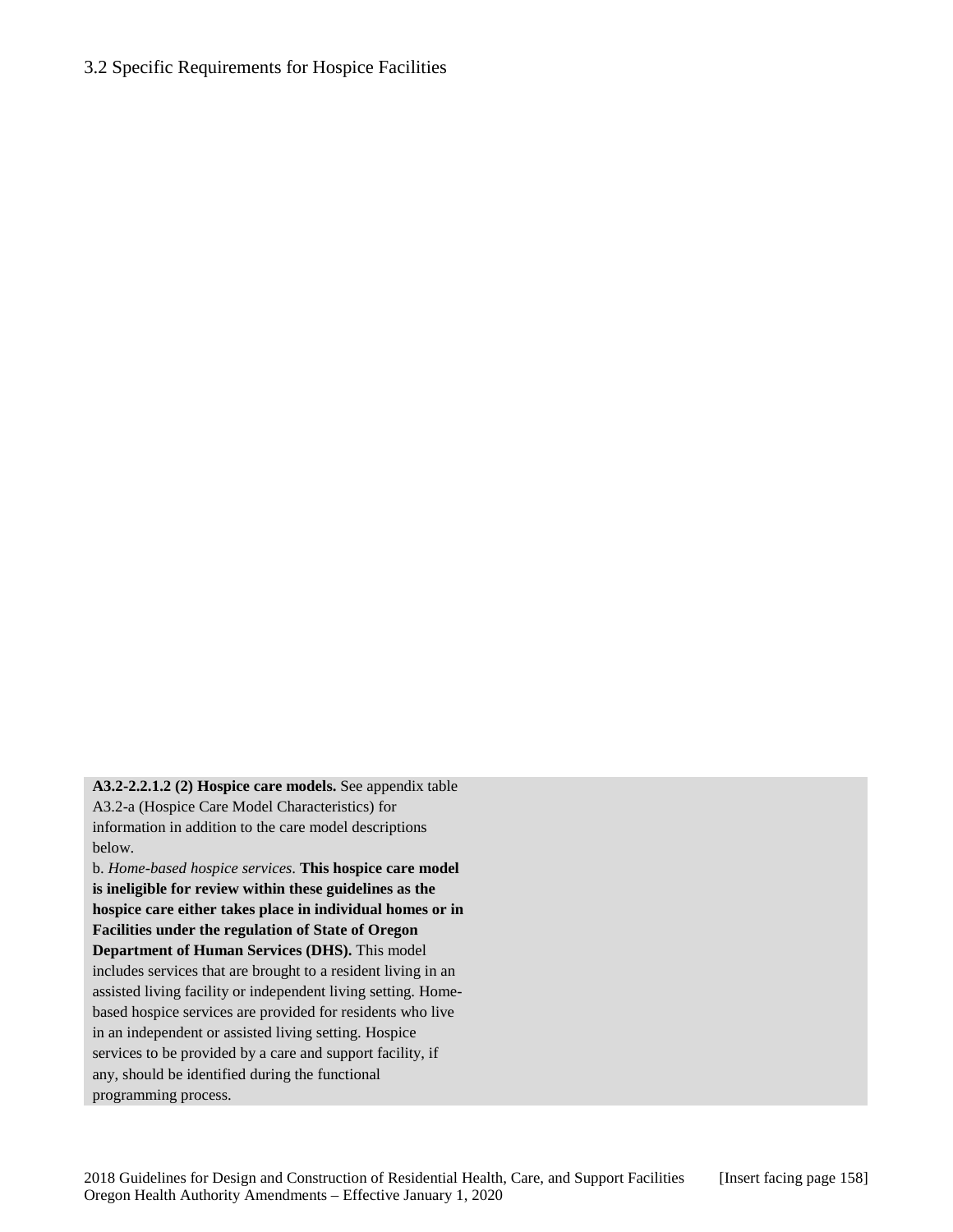**\*3.2-2.2.2.2 Space requirements**

(3) Room size shall be **80 square feet for each residing patient in a double room and at least 100 square feet for each patient residing in a single room. Room size shall also be** based on the care model and in-room furniture and clothing storage requirements.

g. *Nursing home-based hospice facilities*. **This hospice care model is ineligible for review within these guidelines as these facilities are regulated by the State of Oregon, Department of Human Services (DHS).** This model follows hospice regulations and includes any number of beds housed in a nursing home setting. Nursing homebased hospice facilities provide end-of-life services and should be provided in a private room that includes adequate family space. Nursing homes should provide hospice services and related accommodations for residents and family.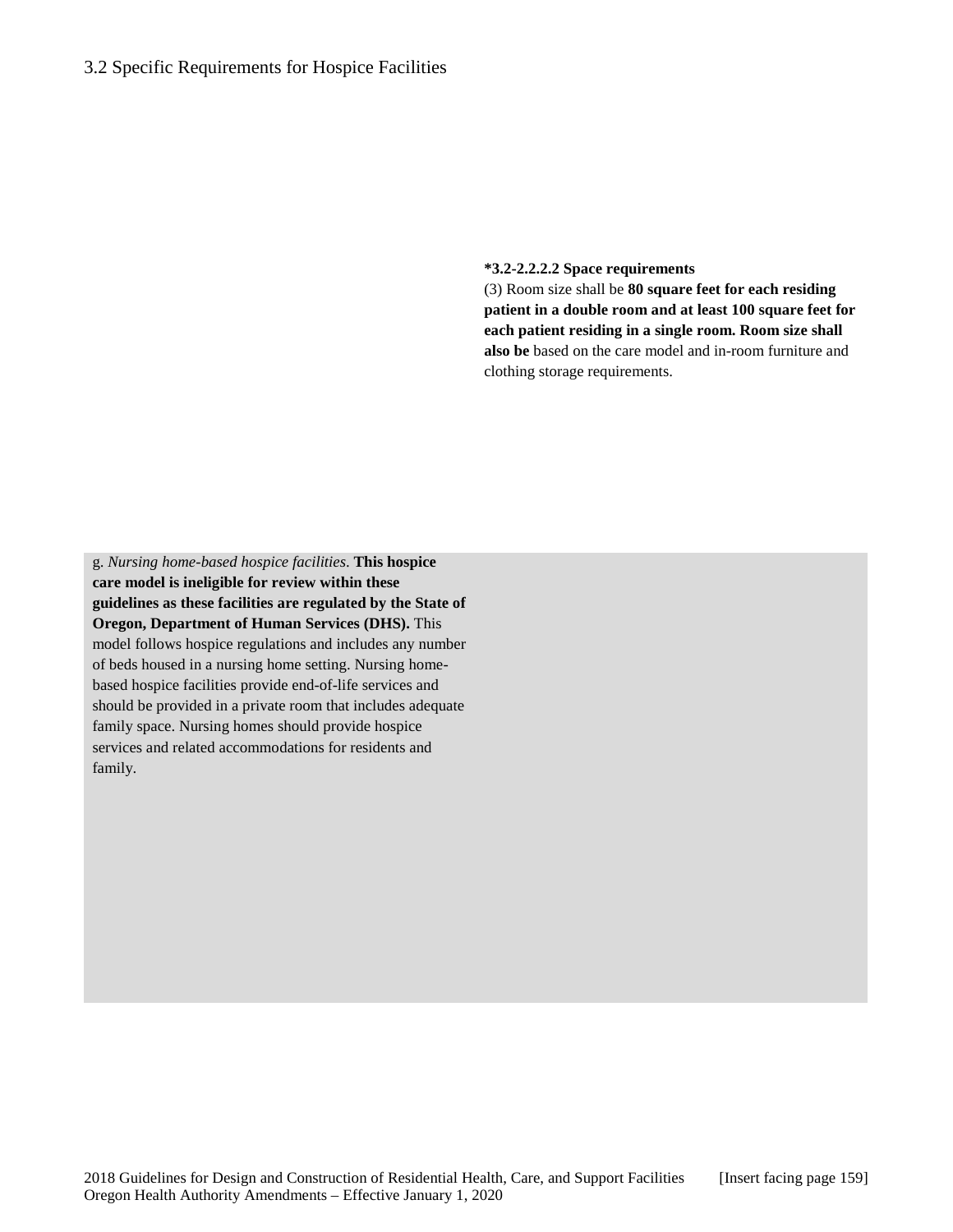# 3.2 Specific Requirements for Hospice Facilities

**\*3.2-2.3.3.3 Recreation, lounge, and activity areas.** Lounge areas shall be provided for resident and visitor use based on the number of **at a minimum of 15 square feet per** residents being served.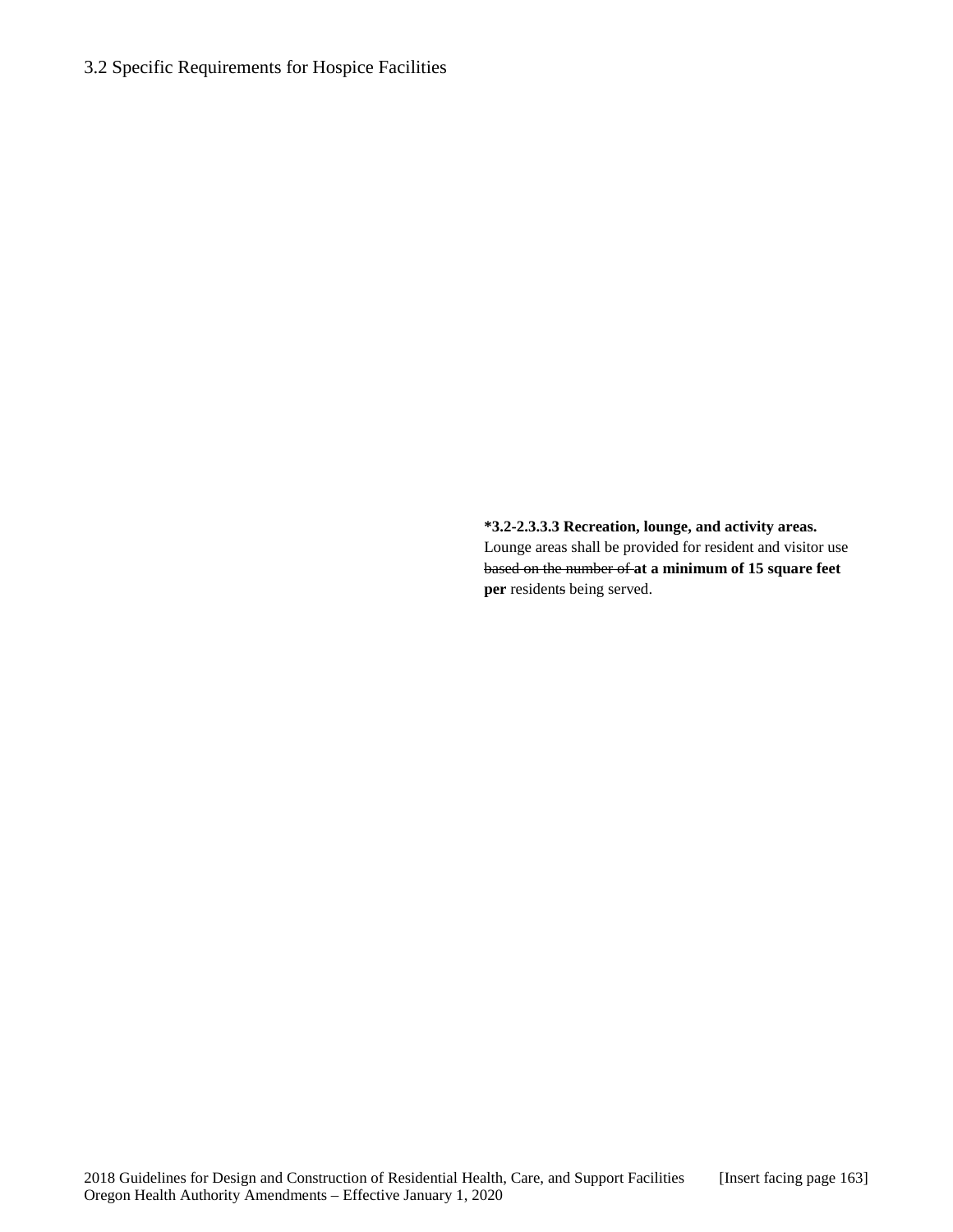## 3.2 Specific Requirements for Hospice Facilities

**3.2-2.3.6.2** Inclusion of a gas fireplace **or other comparable heating elements** shall be permitted in a family room where non-operable glass doors are used. **These heating element surfaces may not exceed 120 degrees Fahrenheit when they are installed in locations that are subject to incidental contact by people or with combustible material.**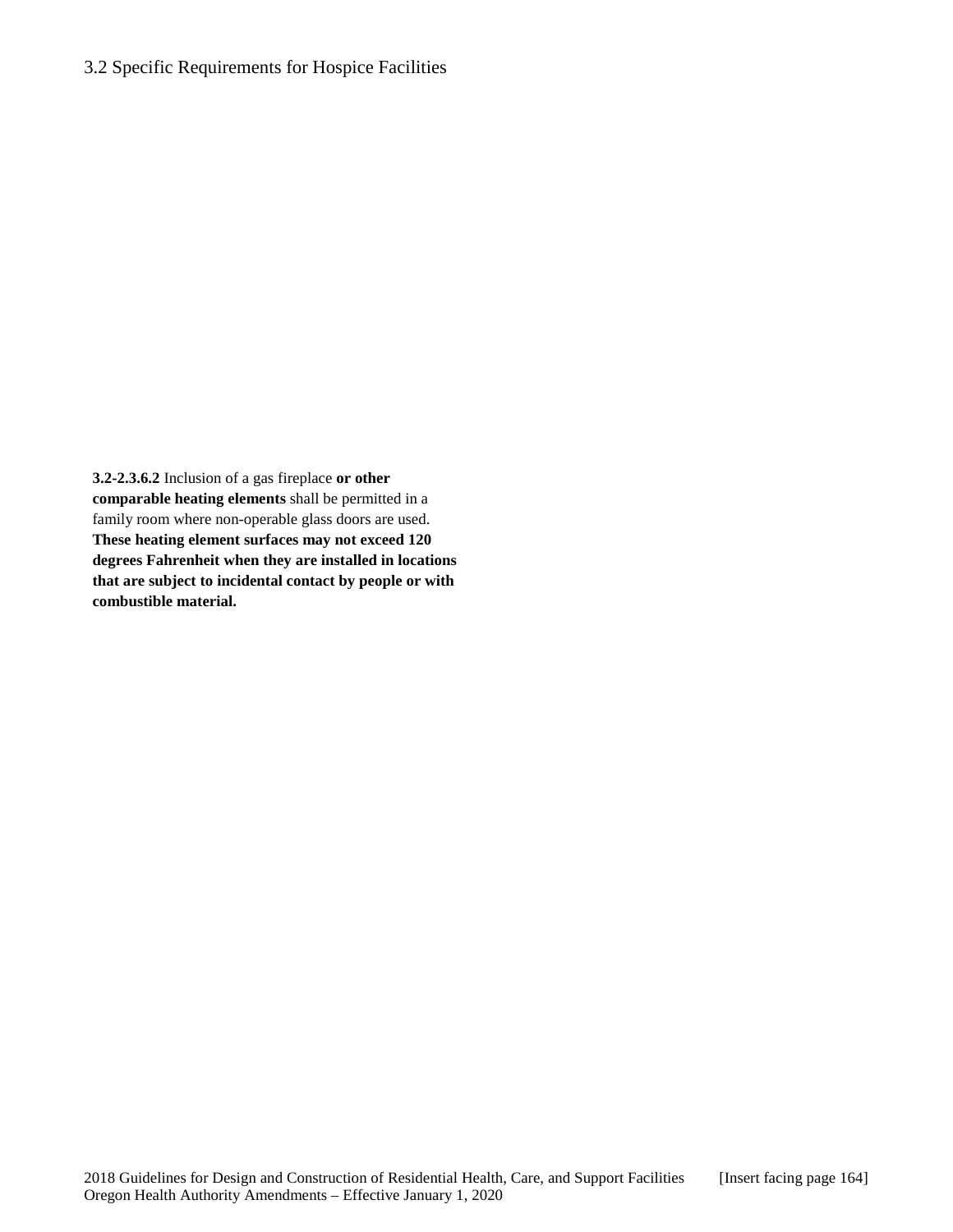#### **3.2-4.5.4 Decentralized Kitchen**

Where food preparation is conducted on-site for 16 or more beds, the facility shall have dedicated non-public staff space and equipment for preparation of meals. See section 2.3- 2.3.4 (resident and Participant Kitchen) for requirements. **These facilities serving 16 or more beds shall comply with OAR 333-150-0000 (Food Sanitation Rules) including the provisions for commercial-grade equipment, space, and policies.**

**3.2-4.5.3.1** Where an outside vendor is used to provide meals for a facility of 16 or more beds, the facility shall include dedicated space and equipment for a warming kitchen, including space for minimal equipment for preparation of breakfast, emergency, or after-hours meals. **These facilities serving 16 or more beds shall comply with OAR 333-150-0000 (Food Sanitation Rules) including the provisions for commercial-grade equipment, space, and policies.**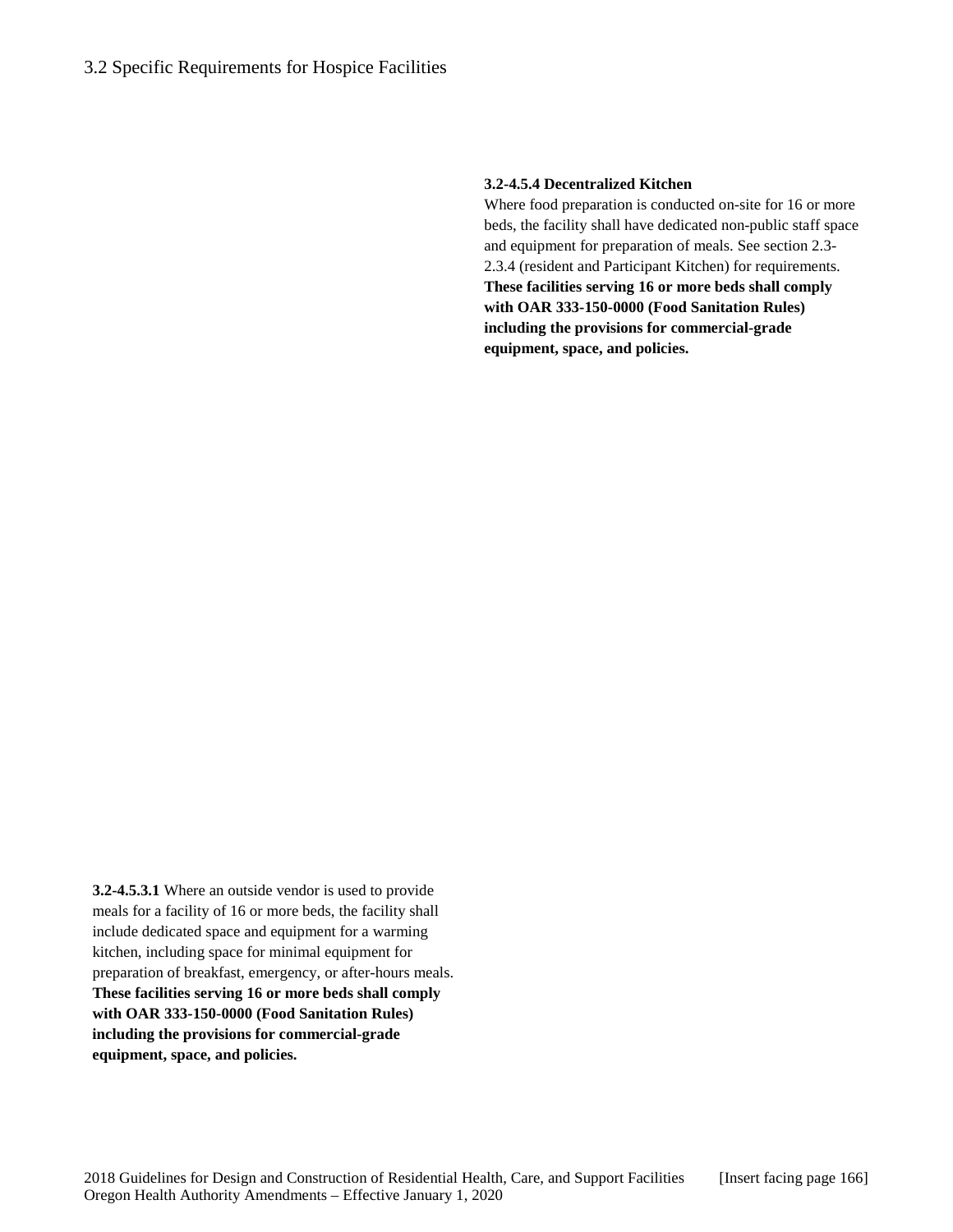## 3.2 Specific Requirements for Hospice Facilities

#### **3.2-4.6.2.2**

(2) Washers/extractors. Washers/extractors shall be located between the soiled linen receiving and clean processing areas. **Washers/Extractors shall provide a temperature of at least 160 degrees Fahrenheit for a minimum of 25 minutes or include use of a chemical disinfectant.**

**3.2-4.6.3.2 Soiled holding room(s).** Separate central or decentralized room(s) shall be provided for receiving and holding soiled linen for pickup or processing. See Section 2.3-4.2.6 (Soiled Utility Room) for requirements in addition to those in this section.

(3)  $Room(s)$  used for processing shall have a deep sink for soaking and/or, a flushing-rim sink **and a handwash sink.**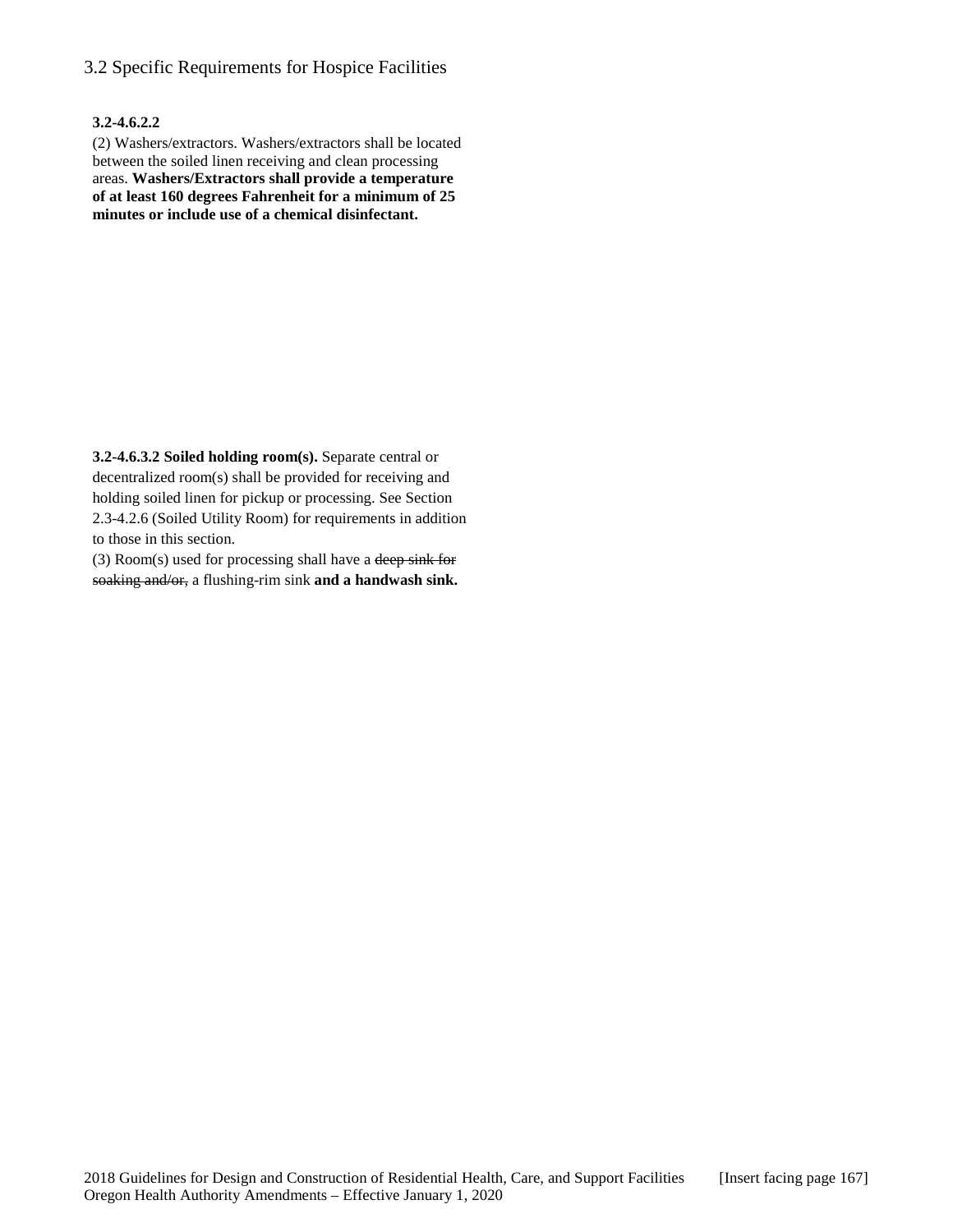**A4.3-1.1.1.1 Long-term residential substance abuse treatment facility typology.** Long-term residential treatment facilities may be located in a wide variety of settings including, but not limited to, a large suburban house, larger freestanding residential setting, or part of a nursing home, assisted living facility, homeless shelter, or facility in a prison.

**Only a large suburban house or larger freestanding residential setting shall be eligible for review within these guidelines for Special Inpatient Care Facility. The Authority does not have jurisdiction over other settings specified.**

Care is provided 24 hours a day, generally in non-clinical/ acute care settings. This therapeutic community (TC) is a common type of long-term residential treatment setting for substance use disorders, which typically require 18 to 24 months of treatment, although funding and insurance limitations may reduce an individual's stay to three, six, or 12 months. The focus of a TC is resocialization of an individual using the program's entire community as active components of treatment.

Addiction is viewed in the context of an individual's social and psychological deficits, and treatment focuses on developing personal accountability and responsibility as well as socially productive lives. Treatment is typically highly structured and can be modified for specific care populations (e.g., adolescents, homeless residents, individuals from the criminal justice system, those with mental/behavioral issues).

In addition to long-term residential treatment, a therapeutic community may offer shorter-term residential or outpatient treatment. A TC acquires a medical partner has an opportunity to become a federally qualified health center or a patient-centered medical home.

A specialized type of treatment setting called a "modified therapeutic community" incorporates features of traditional therapeutic communities with a special focus on addressing co-occurring mental health conditions.

Correctional institutions may incorporate in-prison TCs, and TCs are also available for people reentering society after being released from prison with the goal of reducing drug use and recidivism.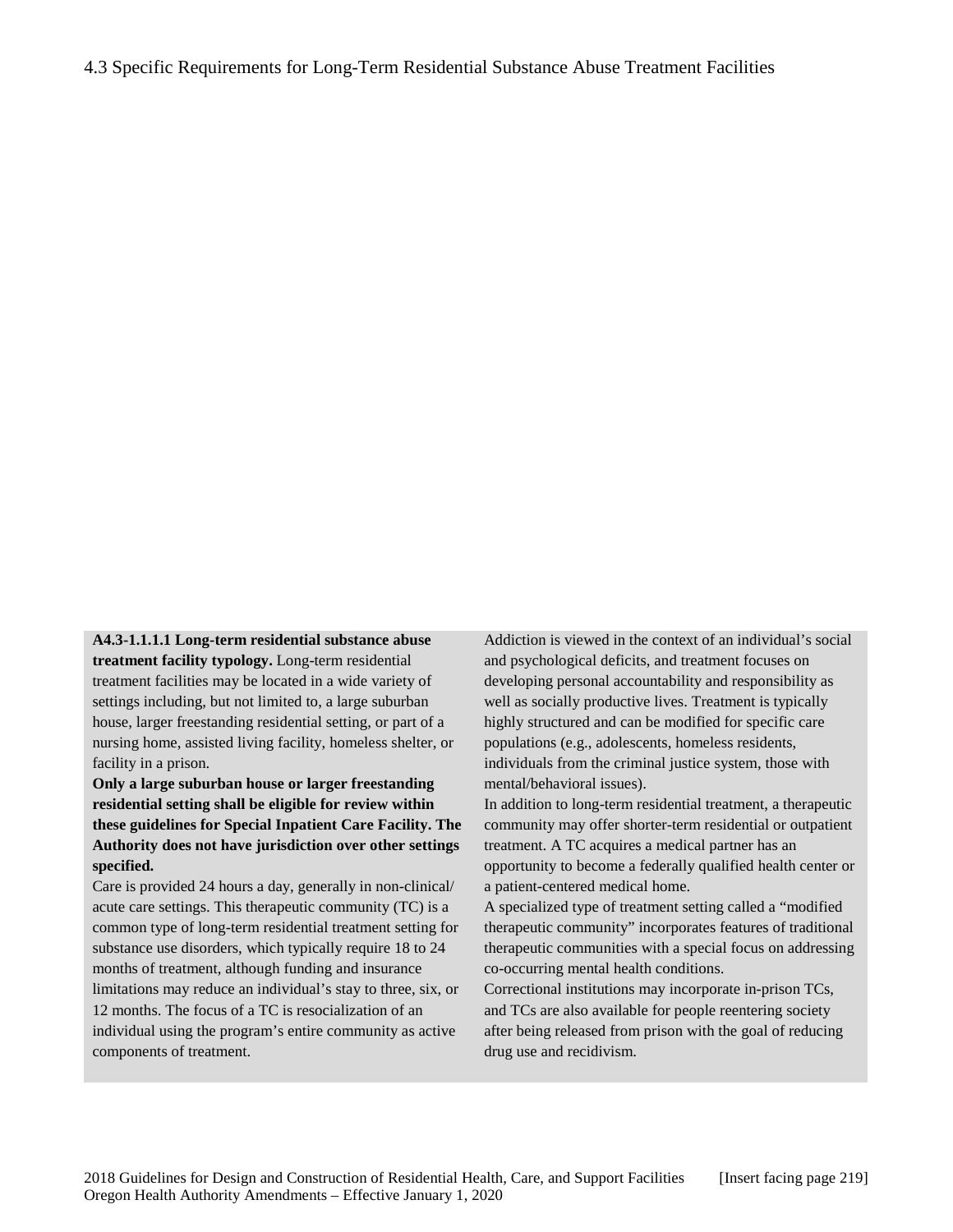**4.3-2.2.2.2 Space Requirements**

(2) **A minimum of 70 square feet of floor space per bed is required in semi-private rooms and wards. A minimum of 100 square feet of floor space shall be provided in private room.** Room size and configuration shall comply with spatial requirements of the AHJ

**\*4.3-2.2.2.7 Resident bathroom.** Each resident shall have access to a bathroom. **Bathroom doors shall comply with 2.7-2.2.4.**

.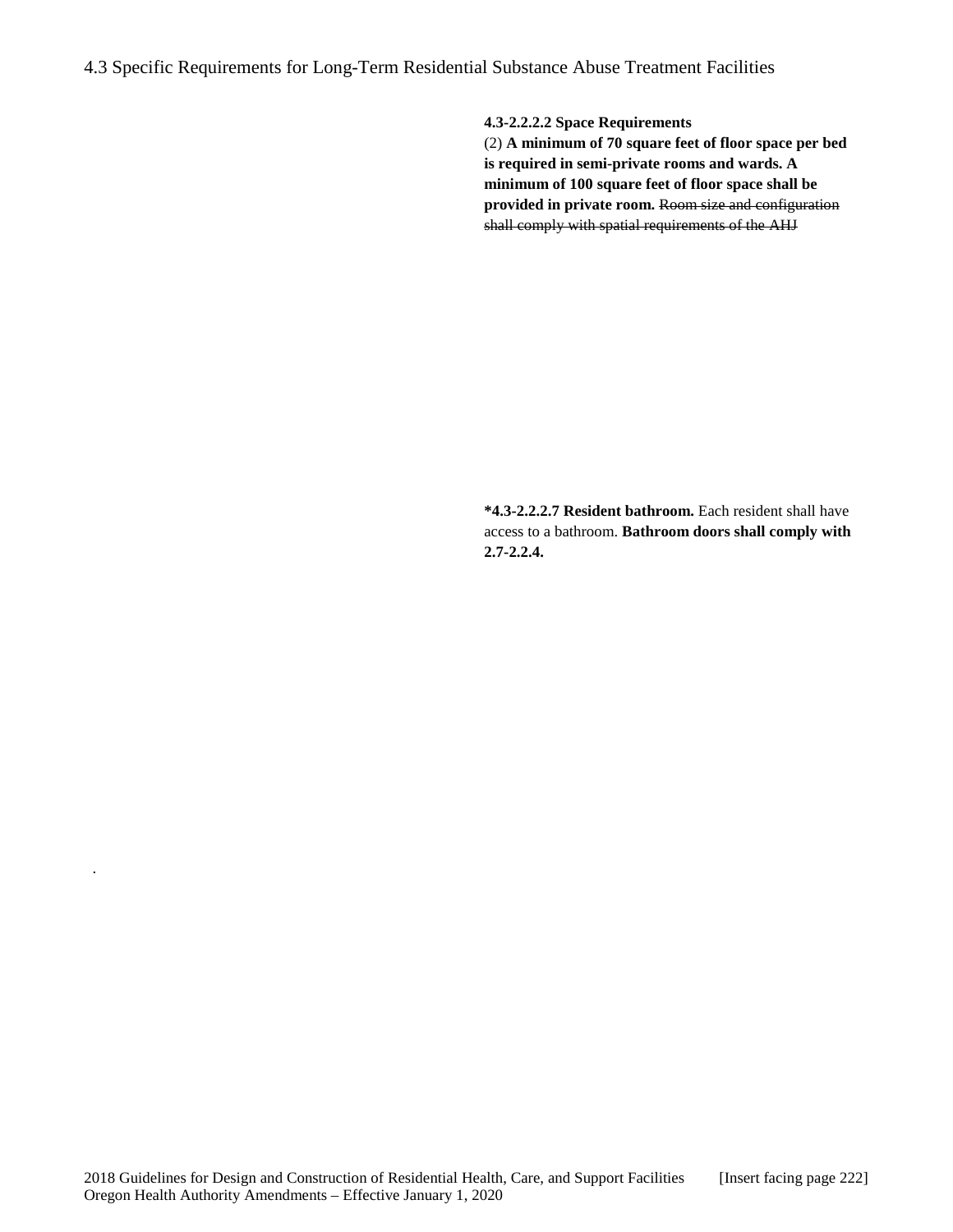#### **4.3-2.2.3.4 Detoxification Room**

**The design and need for a detoxification room shall be described in the Resident Safety Risk Assessment and function program. Where provided, a minimum of one residing patient room for detoxification, located to allow direct observation by nursing staff, shall be provided. Windows in detoxification rooms shall be of a security type that can only be opened by keys or tools that are under control of the staff. An adjoining or closely available toilet and hand washing lavatory is also required serving detoxification residing patients only. This room shall be designed with special consideration that residing patient is incapable of self-preservation in an emergency.**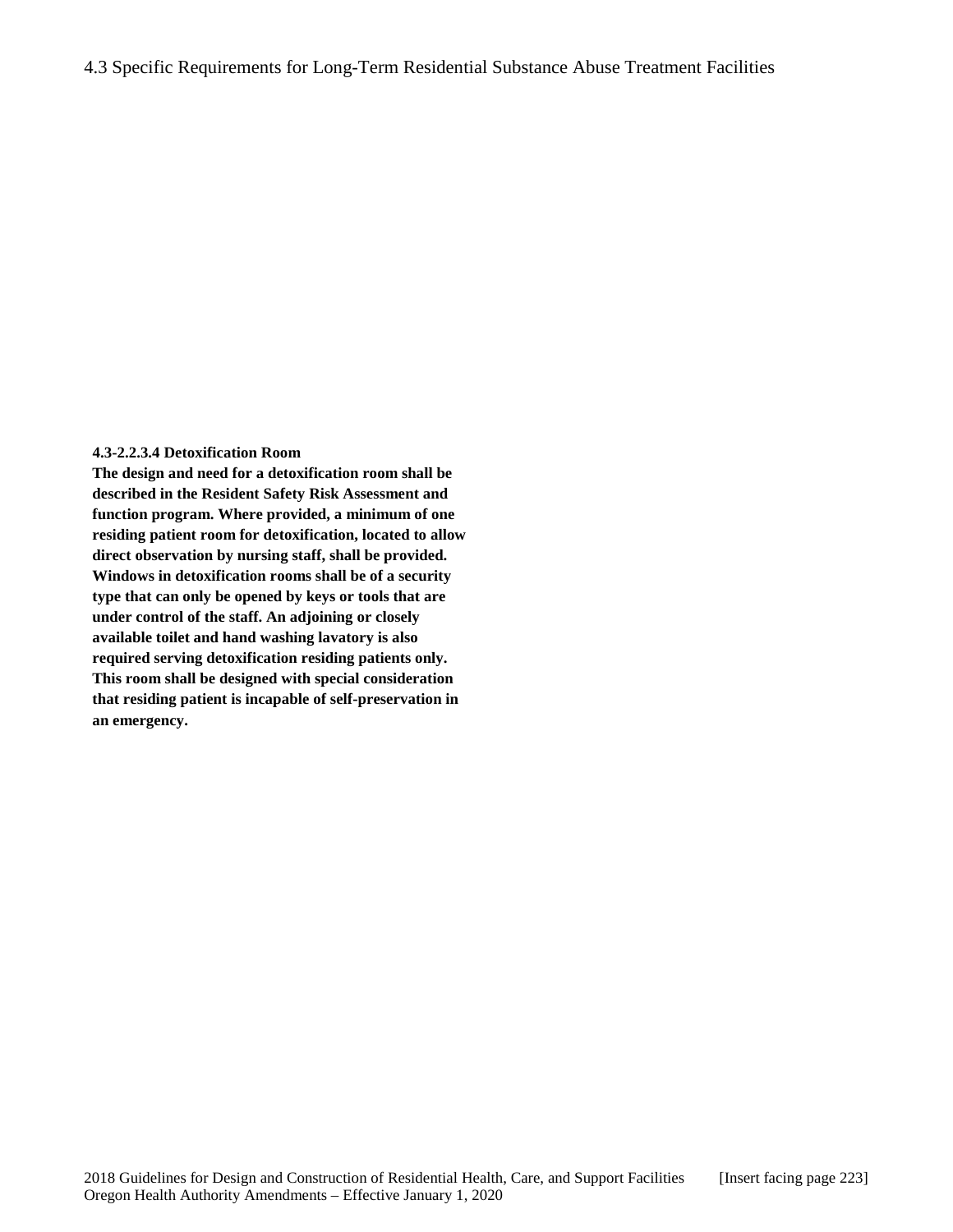**\*4.3-2.3.8.1** Outdoor spaces shall be provided for residents, visitors, and staff. **The design and use of Outdoor Activity Spaces shall be described in the Resident Safety Risk Assessment.**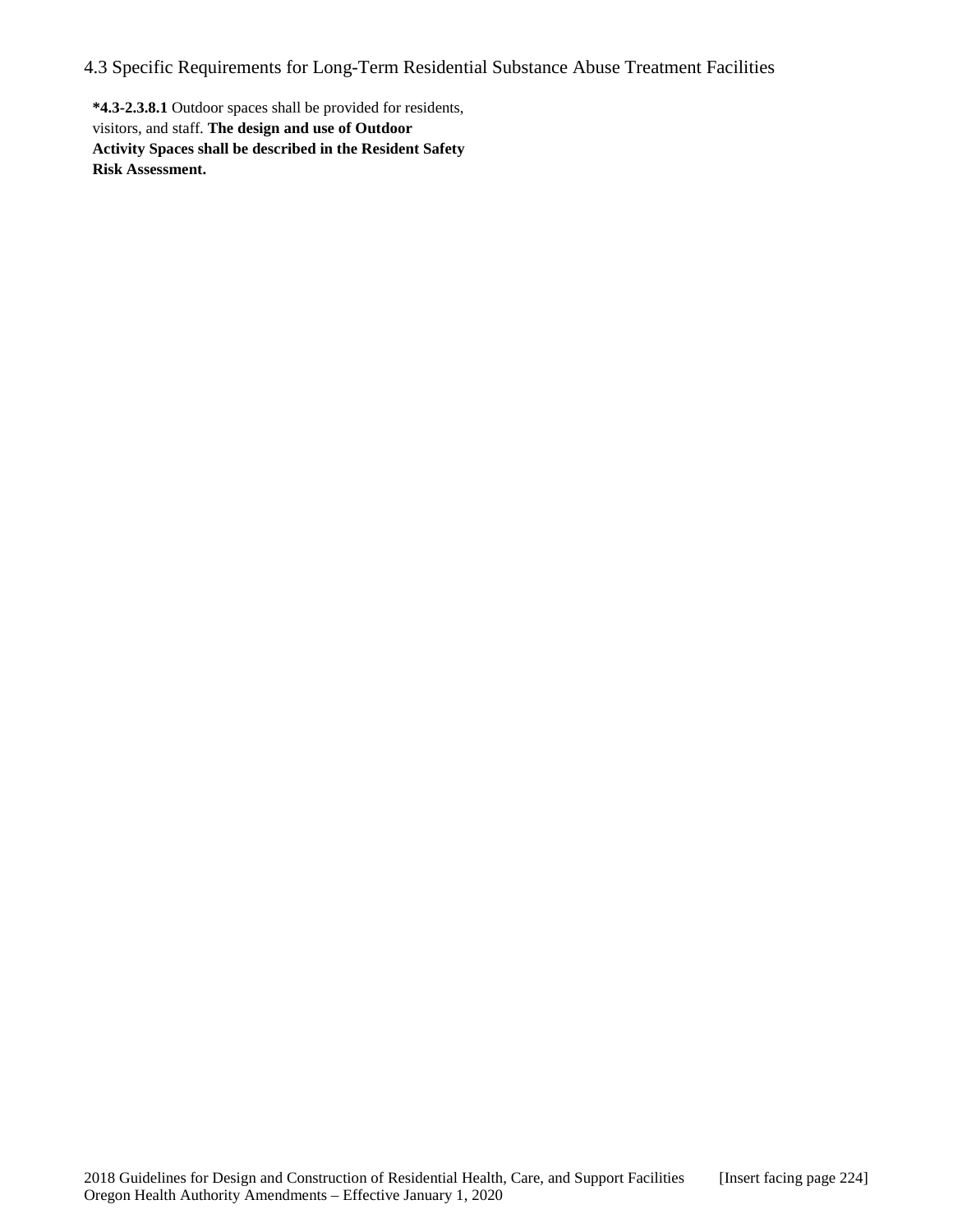**4.3-4.5.3.1** Where an outside vendor is used to provide meals for a setting of 16 or more beds, dedicated space and equipment shall be provided for a warming kitchen, including space for minimal equipment for preparation of breakfast, emergency, or after-hours meals. **These facilities serving 16 or more beds shall comply with OAR 333- 150-0000 (Food Sanitation Rules) including the provisions for commercial-grade equipment, space, and policies.**

#### **4.3-4.5.4 Decentralized Kitchen**

Where food preparation is conducted on-site for 16 or more beds, the facility shall have dedicated non-public staff space and equipment for preparation of meals. See section 2.3- 2.3.4 (Resident and Participate Kitchen) for requirements. **These facilities serving 16 or more beds shall comply with OAR 333-150-0000 (Food Sanitation Rules) including the provisions for commercial-grade equipment, space, and policies.**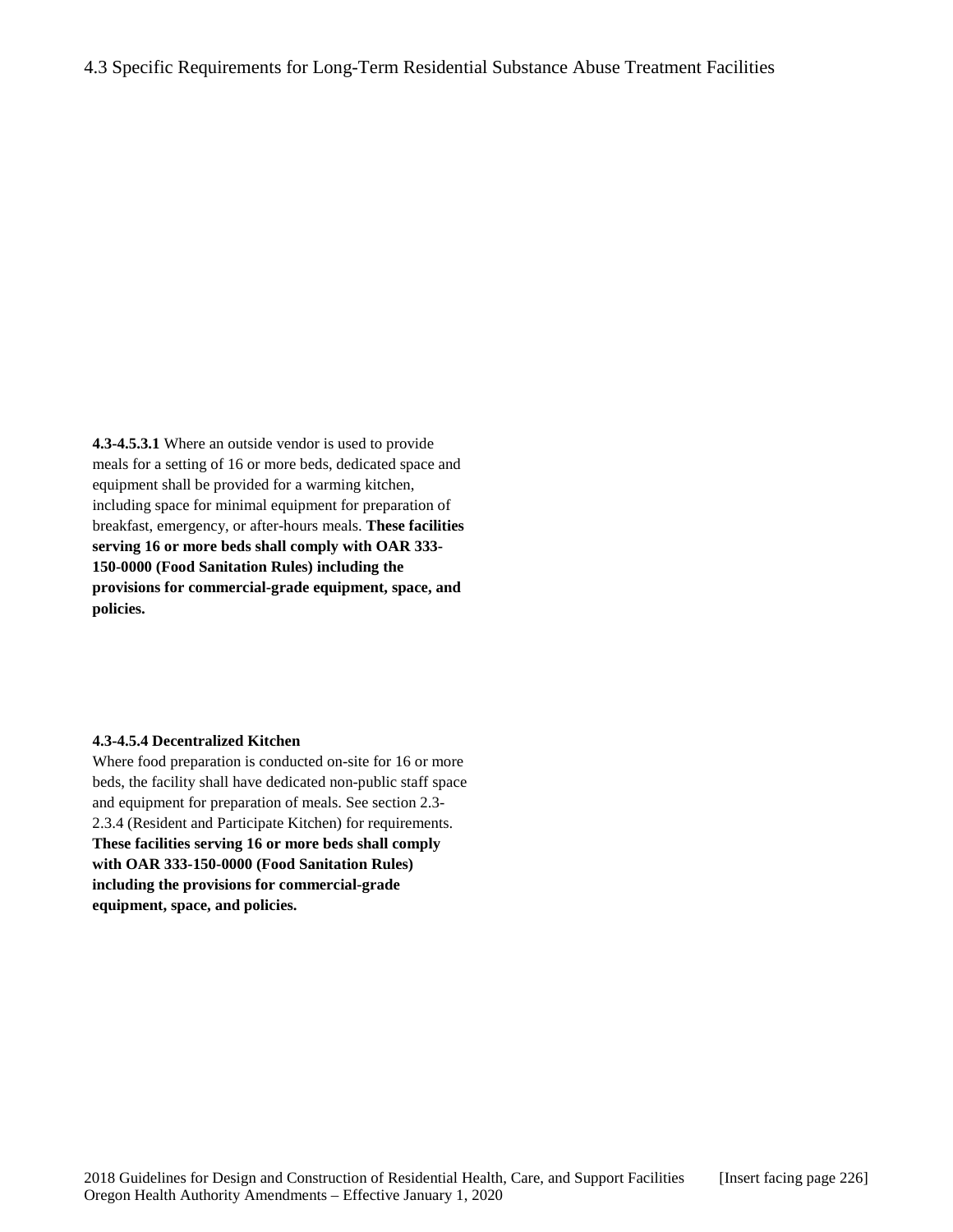**4.3-4.6.3.2** At minimum, the following elements shall be included:

(2) Soiled holding room(s). Separate central or

decentralized room(s) shall be provided for receiving and holding soiled linen for pickup or processing.

(c) Rooms used for processing shall **have a flushing-rim sink and a handwash sink.** be provided with a laundry or deep sink.

**(6) Washers/ extractors. Washers/ extractors shall be located between the soiled linen receiving and clean processing areas. Washers/Extractors shall provide a temperature of at least 160 degrees Fahrenheit for a minimum of 25 minutes or include use of a chemical disinfectant.**